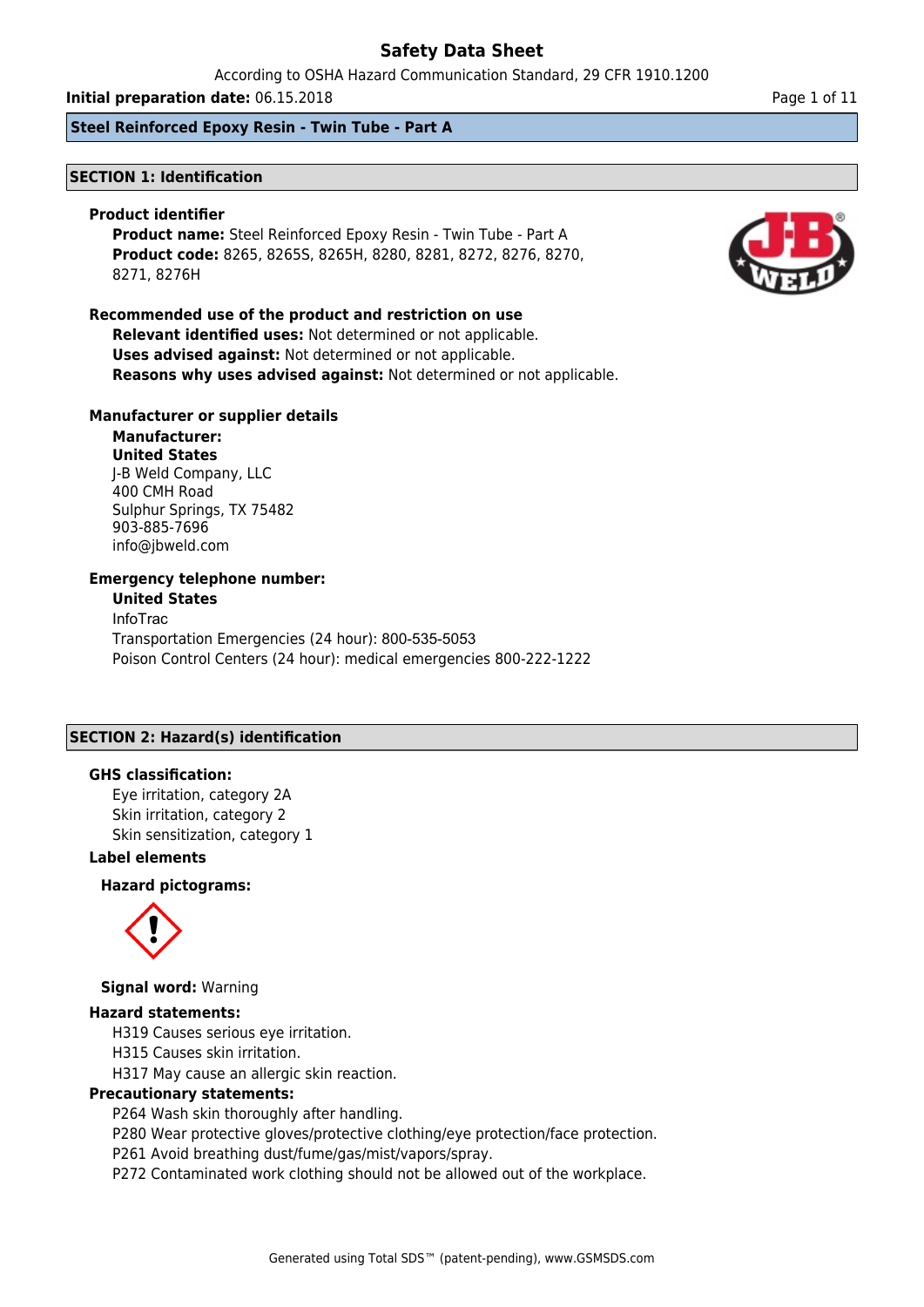### According to OSHA Hazard Communication Standard, 29 CFR 1910.1200

### **Initial preparation date:** 06.15.2018 **Page 2 of 11 Page 2 of 11 Page 2 of 11**

### **Steel Reinforced Epoxy Resin - Twin Tube - Part A**

P305+P351+P338 IF IN EYES: Rinse cautiously with water for several minutes. Remove contact lenses, if present and easy to do. Continue rinsing.

P337+P313 If eye irritation persists get medical advice/attention

P321 Specific treatment (see supplemental first aid instructions on this label).

P362 Take off contaminated clothing and wash before reuse

P302+P352 IF ON SKIN: Wash with plenty of soap and water.

P332+P313 If skin irritation occurs: Get medical advice/attention

P363 Wash contaminated clothing before reuse

P333+P313 If skin irritation or a rash occurs: Get medical advice/attention

P501 Dispose of contents and container in accordance with local regulations.

### **Hazards not otherwise classified:** None

### **SECTION 3: Composition/information on ingredients**

| <b>Identification</b>     | <b>Name</b>                                                                 | Weight % |
|---------------------------|-----------------------------------------------------------------------------|----------|
| CAS number:<br>1317-65-3  | Calcium Carbonate                                                           | < 50     |
| CAS number:<br>25068-38-6 | Phenol, 4,4'-(1-methylethylidene)bis-, polymer with 2-(chloromethyl) oxiran | $30$     |
| CAS number:<br>14807-96-6 | Talc Powder                                                                 | <10      |
| CAS number:<br>9003-36-5  | Formaldehyde, polymer with 2-(chloromethyl) oxirane and phenol              | $<$ 5    |
| CAS number:<br>2425-79-8  | 1,4-bis(2,3 epoxypropoxy)butane                                             | $<$ 5    |
| CAS number:<br>65997-17-3 | Glass, oxide, chemicals                                                     | $<$ 5    |

### **Additional Information:**

The specific chemical identity and/or exact percentage (concentration) of composition has been withheld as a trade secret in accordance with paragraph (i) of the OSHA Hazard Communication Standard (29 CFR §1910.1200).

Fiberglass powder (CAS # 65997-17-3) is classified as a carcinogen in its inhalable form. Since the fiberglass powder in this product is not inhalable, the product itself is not classified as a carcinogen in the form presented.

#### **SECTION 4: First aid measures**

### **Description of first aid measures**

#### **General notes:**

Not determined or not applicable.

#### **After inhalation:**

Loosen clothing as necessary and position individual in a comfortable position Maintain an unobstructed airway Get medical advice/attention if you feel unwell

### **After skin contact:**

Rinse affected area with soap and water If symptoms develop or persist, seek medical attention Take off all contaminated clothing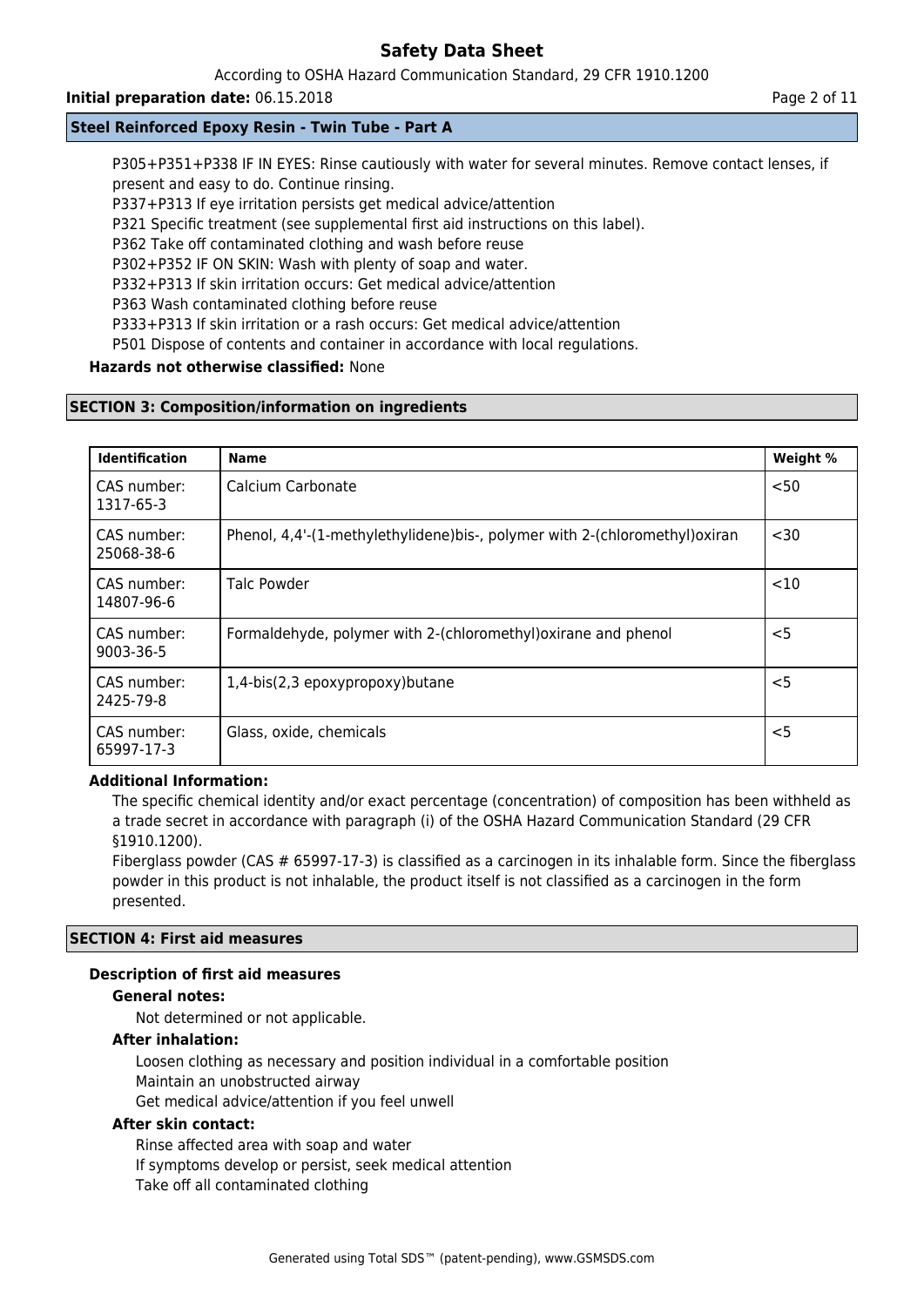### According to OSHA Hazard Communication Standard, 29 CFR 1910.1200

### **Initial preparation date:** 06.15.2018 **Page 3 of 11 Page 3 of 11**

### **Steel Reinforced Epoxy Resin - Twin Tube - Part A**

| Gently blot or brush away excess product                                                                         |  |  |
|------------------------------------------------------------------------------------------------------------------|--|--|
| Wash with plenty of lukewarm, gently flowing water                                                               |  |  |
| Get medical advice if skin irritation occurs or you feel unwell                                                  |  |  |
| After eye contact:                                                                                               |  |  |
| Rinse/flush exposed eye(s) gently using water for 15-20 minutes                                                  |  |  |
| If symptoms develop or persist, seek medical attention                                                           |  |  |
| Rinse eyes cautiously with lukewarm, gently flowing water for several minutes, while holding the eyelids<br>open |  |  |
| Remove contact lenses, if present and easy to do so                                                              |  |  |
| Continue rinsing for 15-20 minutes                                                                               |  |  |
| Get medical advice if eye irritation persists                                                                    |  |  |
| <b>After swallowing:</b>                                                                                         |  |  |
| Rinse mouth thoroughly                                                                                           |  |  |
| Seek medical attention if irritation, discomfort, or vomiting persists                                           |  |  |
| Most important symptoms and effects, both acute and delayed                                                      |  |  |
| <b>Acute symptoms and effects:</b>                                                                               |  |  |
| Not determined or not applicable.                                                                                |  |  |
| <b>Delayed symptoms and effects:</b>                                                                             |  |  |
| Not determined or not applicable.                                                                                |  |  |
| Immediate medical attention and special treatment                                                                |  |  |
| <b>Specific treatment:</b>                                                                                       |  |  |
| Not determined or not applicable.                                                                                |  |  |
| <b>Notes for the doctor:</b>                                                                                     |  |  |
| Not determined or not applicable.                                                                                |  |  |
| <b>SECTION 5: Firefighting measures</b>                                                                          |  |  |
| <b>Extinguishing media</b>                                                                                       |  |  |
| <b>Suitable extinguishing media:</b>                                                                             |  |  |
| Use appropriate fire suppression agents for adjacent combustible materials or sources of ignition                |  |  |
| Unsuitable extinguishing media:                                                                                  |  |  |

Not determined or not applicable.

### **Specific hazards during fire-fighting:**

Thermal decomposition can lead to release of irritating gases and vapors

#### **Special protective equipment for firefighters:**

Use typical firefighting equipment, self-contained breathing apparatus, special tightly sealed suit

### **Special precautions:**

Carbon monoxide and carbon dioxide may form upon combustion Heating causes a rise in pressure, risk of bursting and combustion

### **SECTION 6: Accidental release measures**

#### **Personal precautions, protective equipment and emergency procedures:**

Ensure adequate ventilation Ensure air handling systems are operational Wear protective eye wear, gloves and clothing

#### **Environmental precautions:**

Should not be released into the environment Prevent from reaching drains, sewer or waterway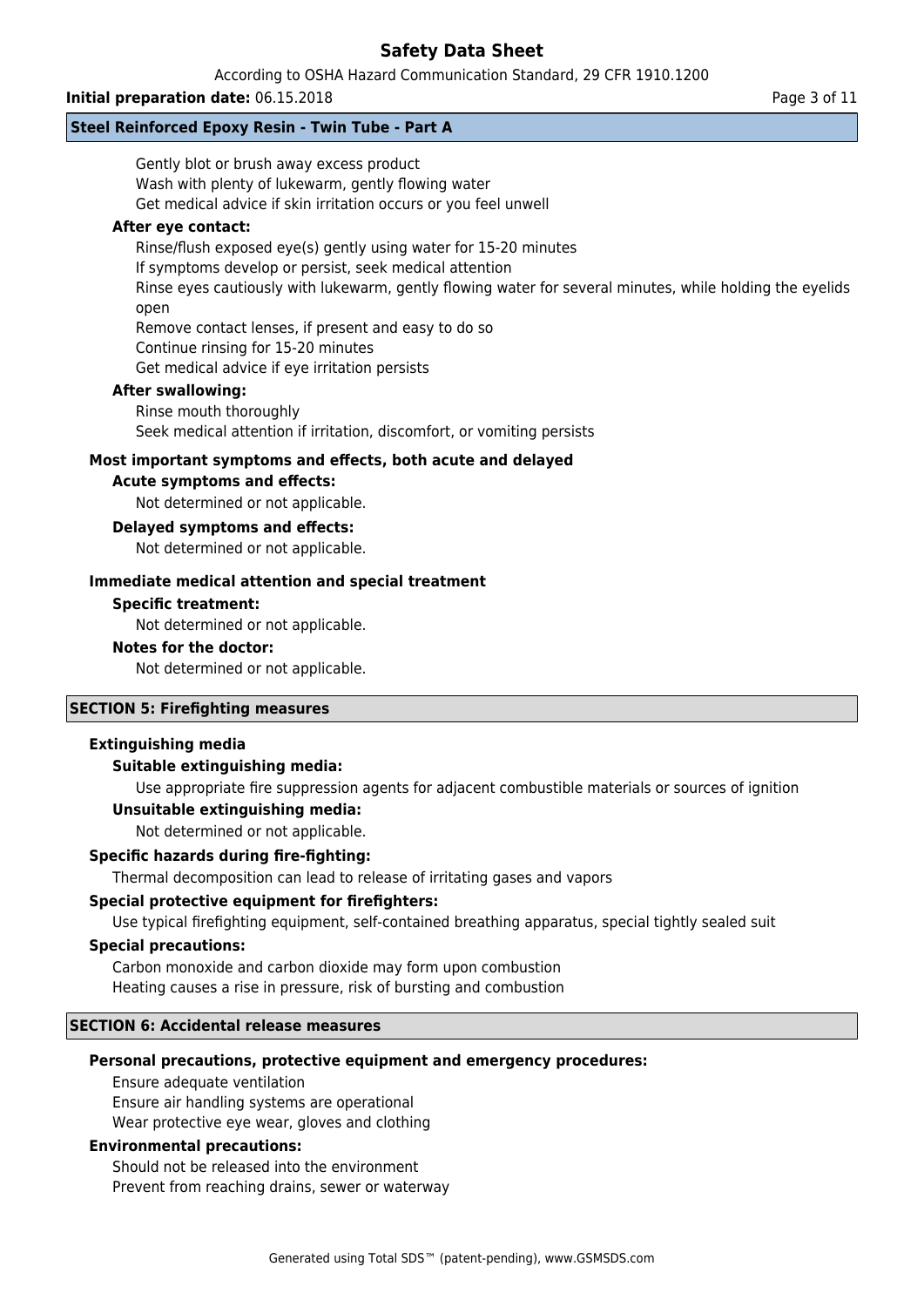According to OSHA Hazard Communication Standard, 29 CFR 1910.1200

**Initial preparation date:** 06.15.2018 **Page 4 of 11 Page 4 of 11 Page 4 of 11** 

### **Steel Reinforced Epoxy Resin - Twin Tube - Part A**

### **Methods and material for containment and cleaning up:**

Wear protective eye wear, gloves and clothing

Sweep or scoop up solid material while minimizing dust generation

Dispose of contents / container in accordance with local regulations

### **Reference to other sections:**

Not determined or not applicable.

### **SECTION 7: Handling and storage**

#### **Precautions for safe handling:**

Use only with adequate ventilation.

Avoid breathing dust.

Do not eat, drink, smoke or use personal products when handling chemical substances.

### **Conditions for safe storage, including any incompatibilities:**

Keep container tightly sealed. Keep container dry. Store in a cool, well-ventilated area.

#### **SECTION 8: Exposure controls/personal protection**

Only those substances with limit values have been included below.

| <b>Country (Legal Basis)</b> | <b>Substance</b>        | <b>Identifier</b> | <b>Permissible concentration</b>                                                                                                    |
|------------------------------|-------------------------|-------------------|-------------------------------------------------------------------------------------------------------------------------------------|
| United States (OSHA)         | Talc Powder             | 14807-96-6        | OSHA PEL Ceiling 20 mppcf                                                                                                           |
|                              | Calcium Carbonate       | 1317-65-3         | OSHA PEL TWA 15 mg/m <sup>3</sup> (Total<br>dust)                                                                                   |
|                              | Calcium Carbonate       | 1317-65-3         | OSHA PEL TWA 5 mg/m <sup>3</sup><br>(Respirable fraction)                                                                           |
| <b>ACGIH</b>                 | Talc Powder             | 14807-96-6        | ACGIH TLV TWA 2 mg/m <sup>3</sup> ;<br>(Inhalable particulate matter<br>containing no asbestos and $< 1\%$<br>crystalline silica)   |
|                              | Calcium Carbonate       | 1317-65-3         | ACGIH TLV TWA 10.0 mg/m <sup>3</sup><br>(Inhalable particulate matter)<br>containing no asbestos and $< 1\%$<br>crystalline silica) |
|                              | Glass, oxide, chemicals | 65997-17-3        | 8-Hour Exposure Limit (TLV-TWA):<br>1 fibers/ $cm3$                                                                                 |
| <b>NIOSH</b>                 | Talc Powder             | 14807-96-6        | NIOSH REL TWA 2.0 mg/m <sup>3</sup>                                                                                                 |
|                              | Calcium Carbonate       | 1317-65-3         | REL: 10 mg/m <sup>3</sup> (Total dust); 5<br>mg/m <sup>3</sup> (Respirable dust)                                                    |
|                              | Glass, oxide, chemicals | 65997-17-3        | NIOSH Recommended exposure<br>limit (REL) [for up to a 10-hour<br>workday during a 40-hour<br>workweek] is: 3 fibers/cm3            |

# **Occupational Exposure limit values:**

#### **Biological limit values:**

No biological exposure limits noted for the ingredient(s).

#### **Information on monitoring procedures:**

Monitoring of the concentration of substances in the breathing zone of workers or in the general workplace may be required to confirm compliance with an OEL and adequacy of exposure controls. Biological monitoring may also be appropriate for some substances.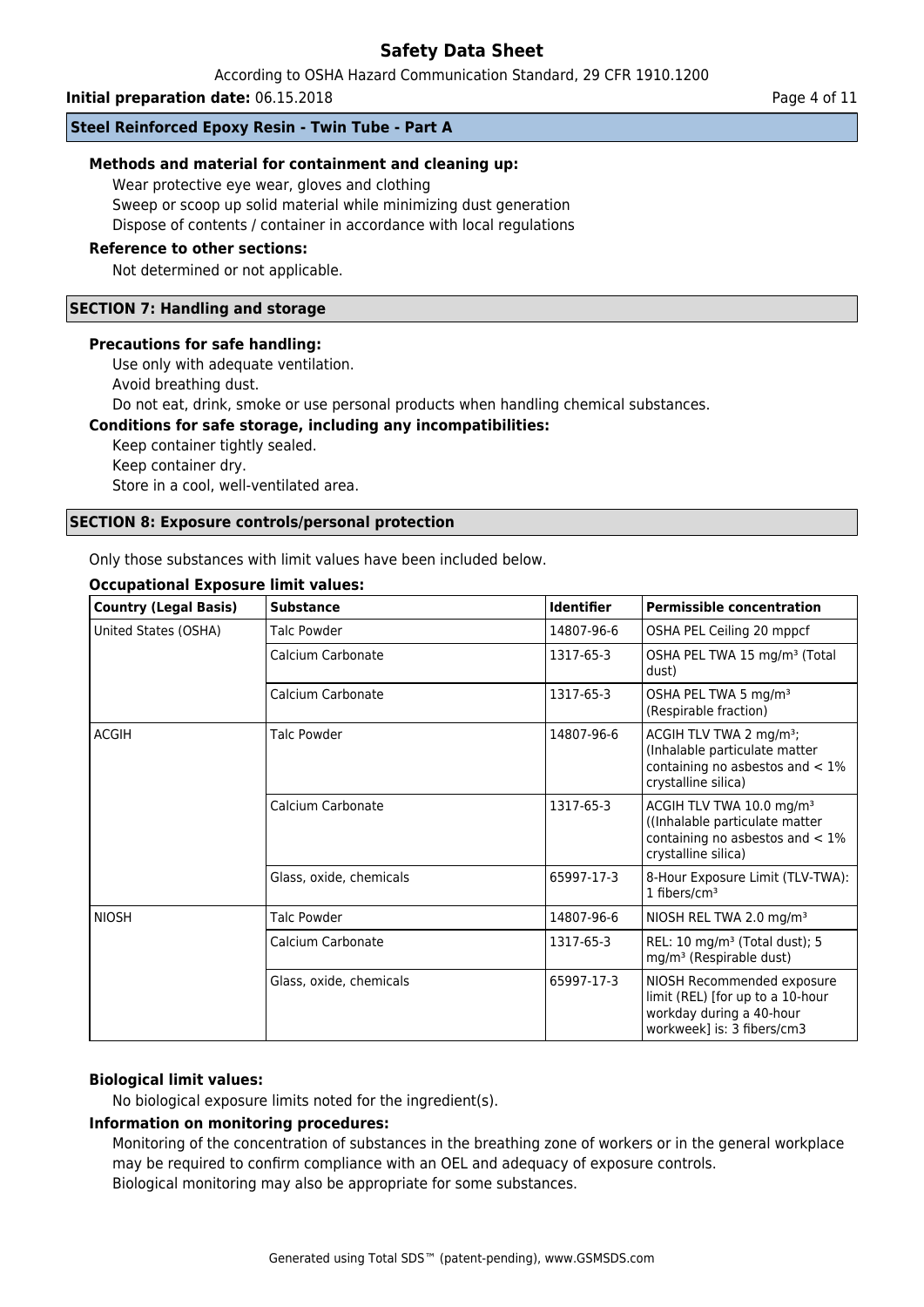According to OSHA Hazard Communication Standard, 29 CFR 1910.1200

#### **Initial preparation date:** 06.15.2018 **Page 1.11** Page 5 of 11

### **Steel Reinforced Epoxy Resin - Twin Tube - Part A**

### **Appropriate engineering controls:**

Emergency eye wash fountains and safety showers should be available in the immediate vicinity of use or handling.

Provide exhaust ventilation or other engineering controls to keep the airborne concentrations of vapor and mists below the applicable workplace exposure limits (Occupational Exposure Limits-OELs) indicated above.

### **Personal protection equipment**

### **Eye and face protection:**

Safety goggles or glasses, or appropriate eye protection.

#### **Skin and body protection:**

Select glove material impermeable and resistant to the substance.

Wear appropriate clothing to prevent any possibility of skin contact.

### **Respiratory protection:**

If engineering controls do not maintain airborne concentrations below recommended exposure limits (where applicable) or to an acceptable level (in countries where exposure limits have not been established), an approved respirator must be worn.

### **General hygienic measures:**

Avoid contact with skin, eyes and clothing. Wash hands before breaks and at the end of work. Wash contaminated clothing before reuse.

### **SECTION 9: Physical and chemical properties**

### **Information on basic physical and chemical properties**

| Off White - Paste                                                                     |
|---------------------------------------------------------------------------------------|
| Ethereal (slight)                                                                     |
| Not determined or not available.                                                      |
| Not determined or not available.                                                      |
| Not determined or not available.                                                      |
| Not determined or not available.                                                      |
| Closed cup: >93.3°C (>199.9°F) [Setaflash.] [Product does not<br>sustain combustion.] |
| Not determined or not available.                                                      |
| Not determined or not available.                                                      |
| Not determined or not available.                                                      |
| Not determined or not available.                                                      |
| Not determined or not available.                                                      |
| Not determined or not available.                                                      |
| Not determined or not available.                                                      |
| 1.927                                                                                 |
| Insoluble in the following materials: cold water and hot water.                       |
| Not determined or not available.                                                      |
| Not determined or not available.                                                      |
| >220 °C (>428 °F)                                                                     |
| Not determined or not available.                                                      |
| Not determined or not available.                                                      |
| Not determined or not available.                                                      |
| Not determined or not available.                                                      |
|                                                                                       |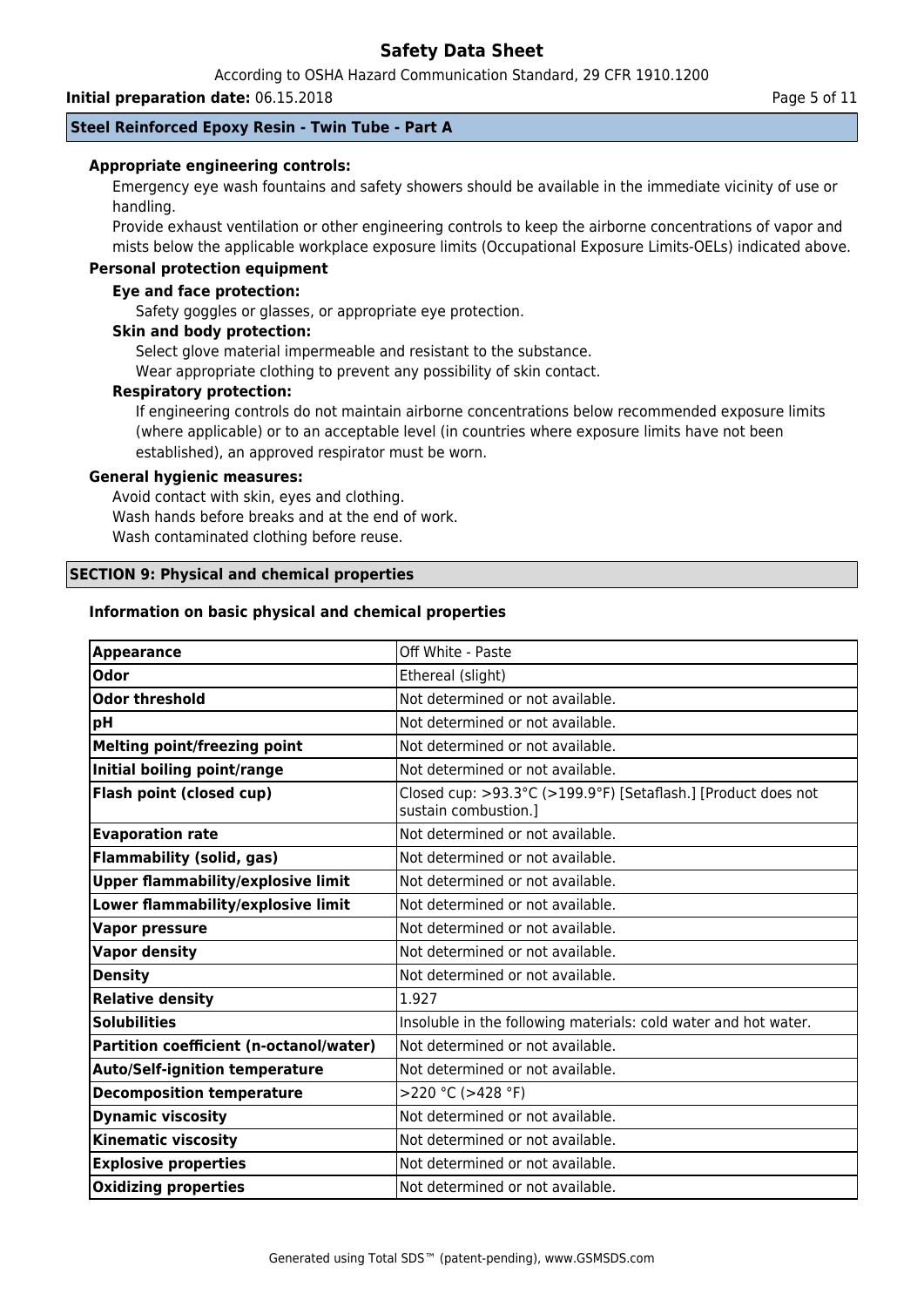### According to OSHA Hazard Communication Standard, 29 CFR 1910.1200

**Initial preparation date:** 06.15.2018 **Page 6 of 11** 

### **Steel Reinforced Epoxy Resin - Twin Tube - Part A**

| <b>Other information</b> |                                                                                                                                                                                                                                               |
|--------------------------|-----------------------------------------------------------------------------------------------------------------------------------------------------------------------------------------------------------------------------------------------|
| Flammability             | Non-flammable in the presence of the following materials or conditions:<br>heat, shocks and mechanical impacts, oxidizing materials, reducing<br>materials, combustible materials, organic materials, metals, acids, alkalis<br>and moisture. |
| <b>VOC Content</b>       | ${<}1\%$                                                                                                                                                                                                                                      |

### **SECTION 10: Stability and reactivity**

### **Reactivity:**

Does not react under normal conditions of use and storage.

#### **Chemical stability:**

Stable under normal conditions of use and storage.

### **Possibility of hazardous reactions:**

None under normal conditions of use and storage.

#### **Conditions to avoid:**

None known.

### **Incompatible materials:**

None known.

#### **Hazardous decomposition products:**

None known.

#### **SECTION 11: Toxicological information**

### **Acute toxicity**

**Assessment:** Based on available data, the classification criteria are not met.

**Product data:** No data available.

### **Substance data:**

| <b>Name</b>         | <b> Route</b> | Result                      |
|---------------------|---------------|-----------------------------|
| $ 1,4-bis(2,3) $    | Idermal       | LD50 - Rabbit - 1,130 mg/kg |
| epoxypropoxy)butane |               |                             |

#### **Skin corrosion/irritation**

#### **Assessment:**

Causes skin irritation

### **Product data:**

No data available.

#### **Substance data:**

| <b>Name</b>                                                                                            | Result                   |
|--------------------------------------------------------------------------------------------------------|--------------------------|
| Formaldehyde, polymer with 2- Causes skin irritation.<br>(chloromethyl) oxirane and<br><i>I</i> phenol |                          |
| Phenol, 4,4'-(1-<br>methylethylidene)bis-, polymer<br>with 2-(chloromethyl)oxiran                      | lCauses skin irritation. |
| $ 1, 4$ -bis $(2, 3)$<br>epoxypropoxy) butane                                                          | lCauses skin irritation. |

### **Serious eye damage/irritation**

#### **Assessment:**

Causes serious eye irritation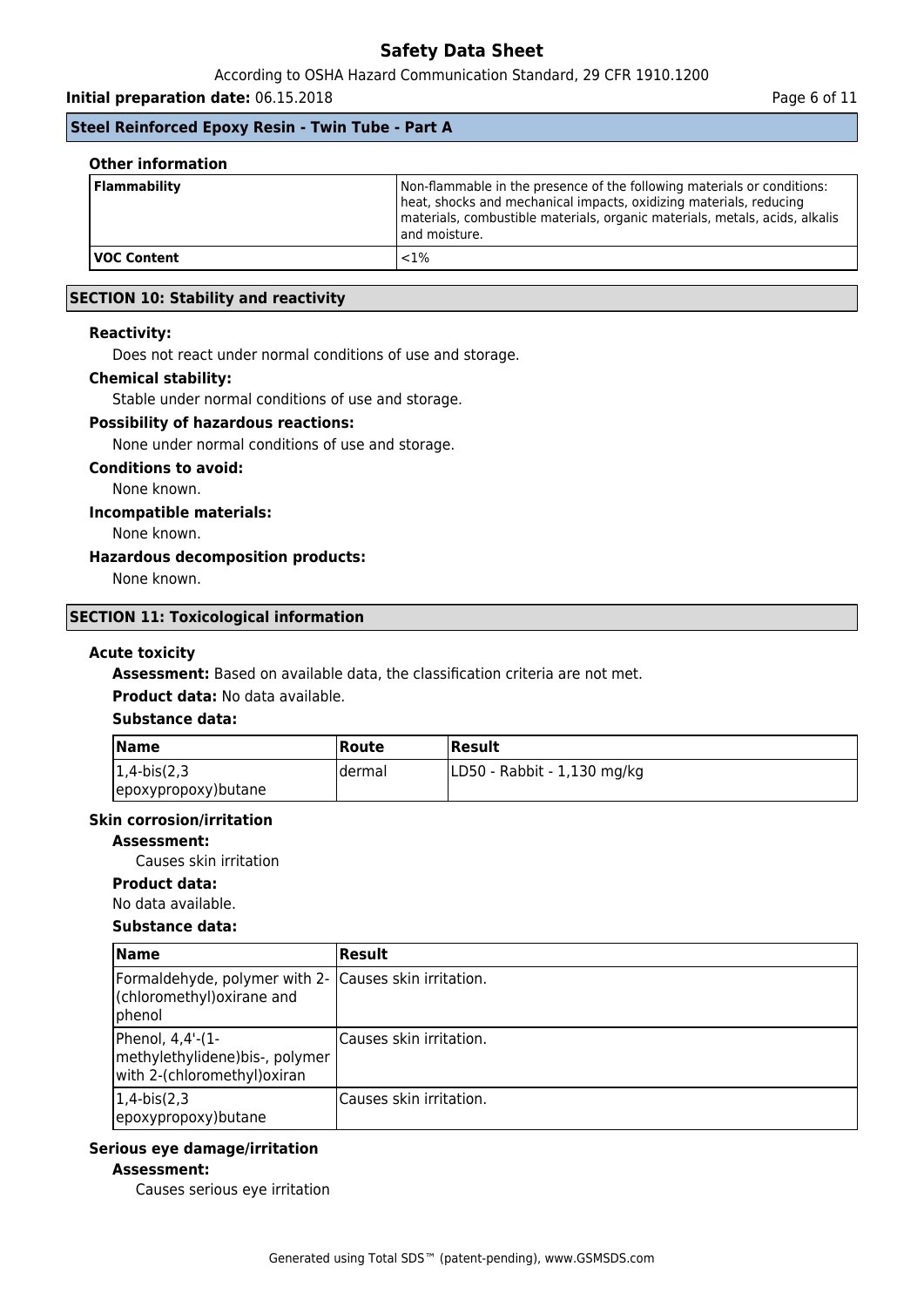### According to OSHA Hazard Communication Standard, 29 CFR 1910.1200

**Initial preparation date:** 06.15.2018 **Page 7 of 11** 

### **Steel Reinforced Epoxy Resin - Twin Tube - Part A**

### **Product data:**

### No data available.

### **Substance data:**

| <b>Name</b>                                                                         | Result                         |
|-------------------------------------------------------------------------------------|--------------------------------|
| Phenol, 4,4'-(1-<br>methylethylidene) bis-, polymer<br>with 2-(chloromethyl) oxiran | Causes serious eye irritation. |
| $ 1,4-bis(2,3) $<br>epoxypropoxy) butane                                            | Causes serious eye irritation. |

### **Respiratory or skin sensitization**

### **Assessment:**

May cause an allergic skin reaction

### **Product data:**

No data available.

### **Substance data:**

| <b>Name</b>                                                                        | <b>Result</b>                                                      |
|------------------------------------------------------------------------------------|--------------------------------------------------------------------|
| Phenol, 4,4'-(1-<br>methylethylidene)bis-, polymer<br>with 2-(chloromethyl) oxiran | May cause an allergic skin reaction.                               |
| (chloromethyl) oxirane and<br> phenol                                              | Formaldehyde, polymer with 2- May cause an allergic skin reaction. |
| $1,4-bis(2,3)$<br>epoxypropoxy) butane                                             | May cause an allergic skin reaction.                               |

#### **Carcinogenicity**

**Assessment:** Based on available data, the classification criteria are not met.

### **Product data:** No data available.

#### **Substance data:**

| Name                    | <b>Species</b> | Result                            |
|-------------------------|----------------|-----------------------------------|
| Glass, oxide, chemicals | Not applicable | IMay cause cancer via inhalation. |

### **International Agency for Research on Cancer (IARC):**

| <b>Name</b>             | <b>Classification</b>                                          |
|-------------------------|----------------------------------------------------------------|
| Glass, oxide, chemicals | <b>IGroup 2B</b>                                               |
| Talc Powder             | Group 3 - Not classifiable as to its carcinogenicity to humans |

#### **National Toxicology Program (NTP):**

| <b>Name</b>             | <b>Classification</b>                          |
|-------------------------|------------------------------------------------|
| Glass, oxide, chemicals | Reasonably anticipated to be human carcinogens |

### **Germ cell mutagenicity**

**Assessment:** Based on available data, the classification criteria are not met.

# **Product data:**

No data available.

**Substance data:** No data available.

### **Reproductive toxicity**

**Assessment:** Based on available data, the classification criteria are not met.

#### **Product data:**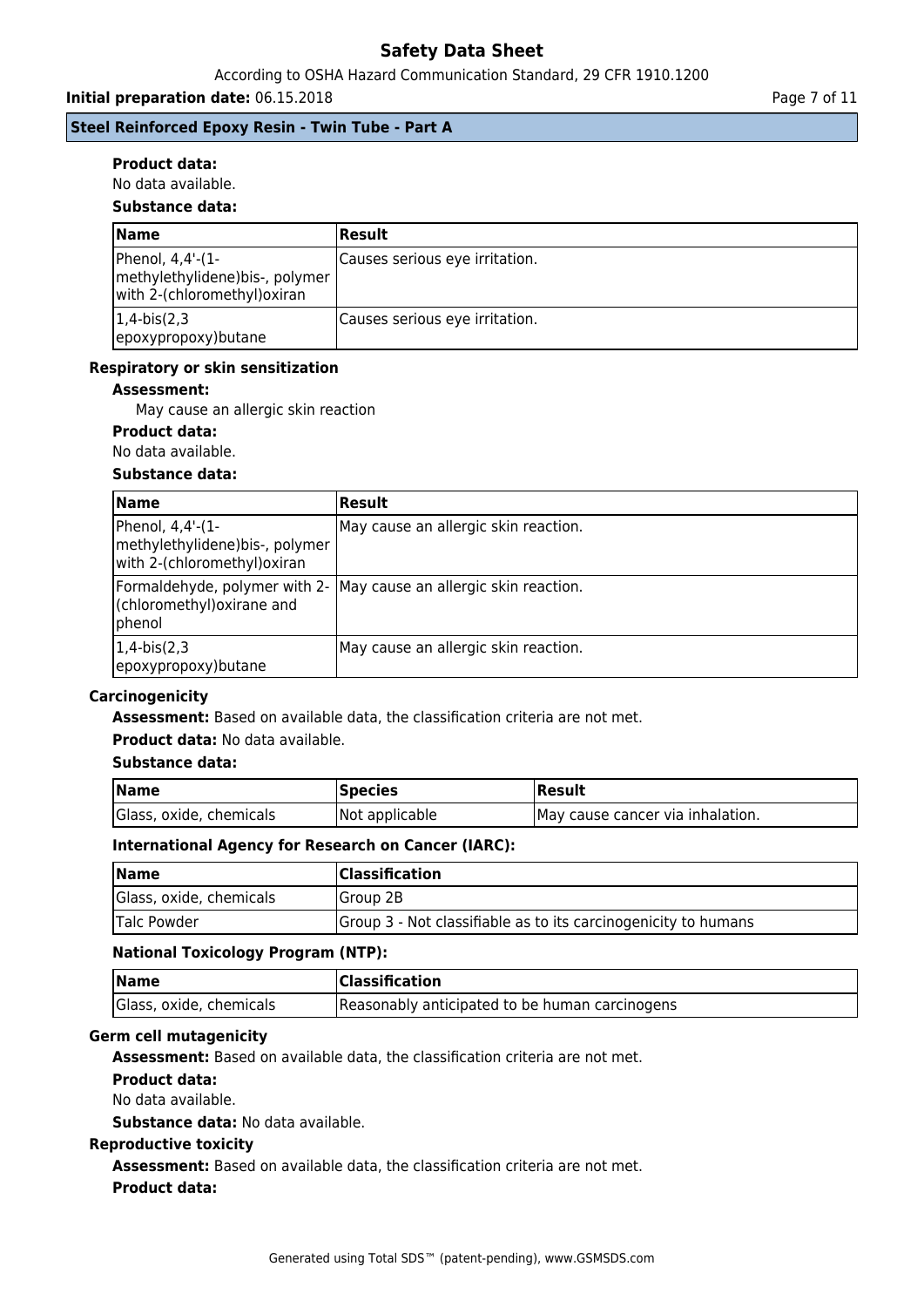According to OSHA Hazard Communication Standard, 29 CFR 1910.1200

**Initial preparation date:** 06.15.2018 **Page 8 of 11** 

### **Steel Reinforced Epoxy Resin - Twin Tube - Part A**

| No data available.                                                                   |
|--------------------------------------------------------------------------------------|
| <b>Substance data:</b> No data available.                                            |
| Specific target organ toxicity (single exposure)                                     |
| Assessment: Based on available data, the classification criteria are not met.        |
| <b>Product data:</b>                                                                 |
| No data available.                                                                   |
| <b>Substance data:</b> No data available.                                            |
| Specific target organ toxicity (repeated exposure)                                   |
| <b>Assessment:</b> Based on available data, the classification criteria are not met. |
| <b>Product data:</b>                                                                 |
| No data available.                                                                   |
| <b>Substance data:</b> No data available.                                            |
| <b>Aspiration toxicity</b>                                                           |
| Assessment: Based on available data, the classification criteria are not met.        |
| <b>Product data:</b>                                                                 |
| No data available.                                                                   |
| <b>Substance data:</b> No data available.                                            |
| Information on likely routes of exposure:                                            |
| No data available.                                                                   |
| Symptoms related to the physical, chemical and toxicological characteristics:        |
| No data available.                                                                   |
| <b>Other information:</b>                                                            |
| No data available.                                                                   |

### **SECTION 12: Ecological information**

### **Acute (short-term) toxicity**

**Assessment:** Based on available data, the classification criteria are not met.

**Product data:** No data available.

### **Substance data:**

| <b>Name</b>                                                                         | Result                                            |
|-------------------------------------------------------------------------------------|---------------------------------------------------|
| Phenol, 4,4'-(1-<br>methylethylidene) bis-, polymer<br>with 2-(chloromethyl) oxiran | JEC50 - Scenedesmus capricornutum - 9 mg/L - 48 h |

### **Chronic (long-term) toxicity**

**Assessment:** Based on available data, the classification criteria are not met.

**Product data:** No data available.

#### **Substance data:**

| <b>Name</b>                                   | Result                                                             |
|-----------------------------------------------|--------------------------------------------------------------------|
| (chloromethyl) oxirane and<br><i>I</i> phenol | [Formaldehyde, polymer with 2- NOEC Daphnia magna: 0.3 mg/L (21 d) |

### **Persistence and degradability**

**Product data:** No data available.

**Substance data:** No data available.

#### **Bioaccumulative potential**

**Product data:** No data available.

**Substance data:** No data available.

#### **Mobility in soil**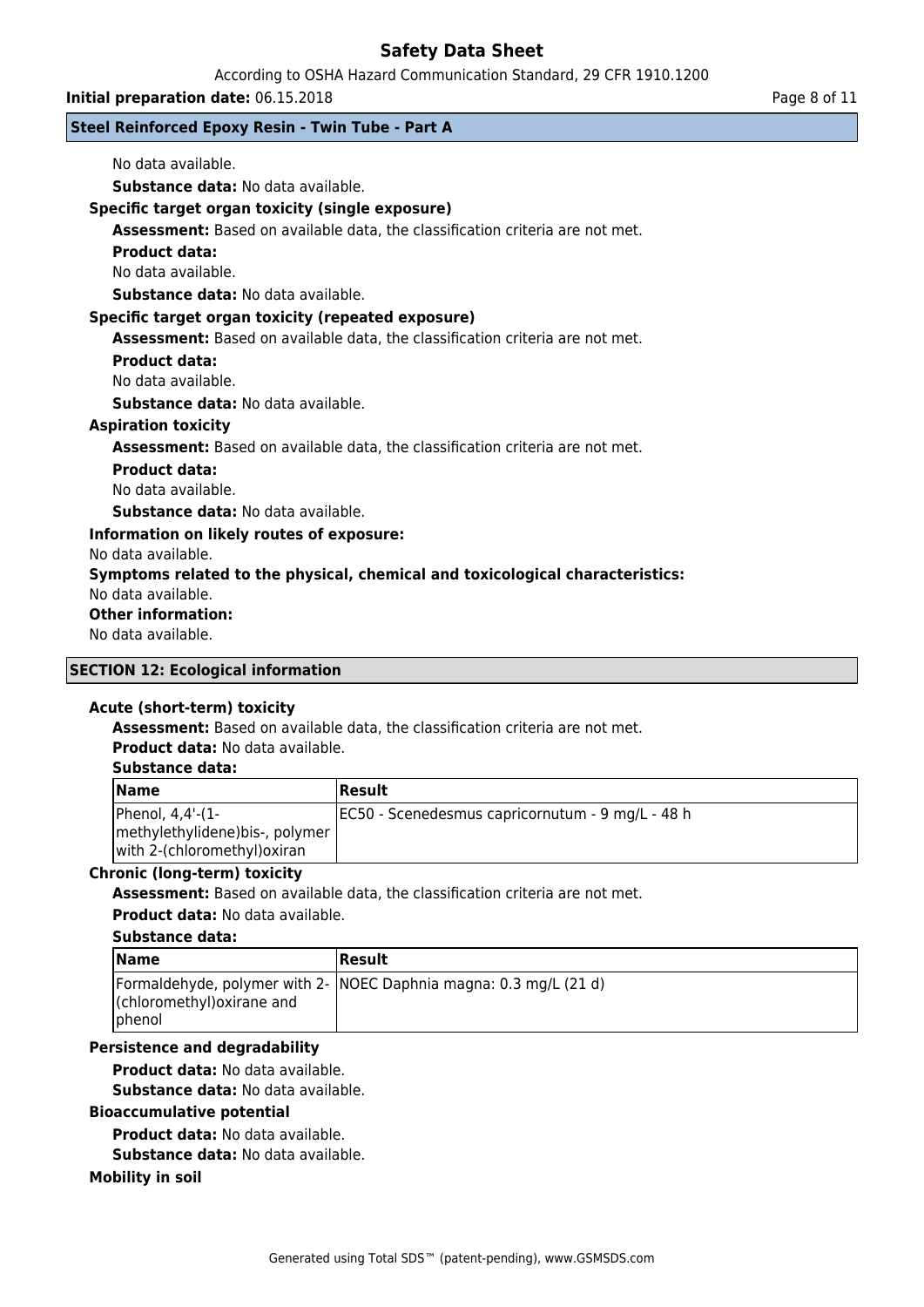### According to OSHA Hazard Communication Standard, 29 CFR 1910.1200

#### **Initial preparation date:** 06.15.2018 **Page 9 of 11**

### **Steel Reinforced Epoxy Resin - Twin Tube - Part A**

**Product data:** No data available. **Substance data:** No data available.

**Other adverse effects:** No data available.

### **SECTION 13: Disposal considerations**

### **Disposal methods:**

It is the responsibility of the waste generator to properly characterize all waste materials according to applicable regulatory entities

### **SECTION 14: Transport information**

### **United States Transportation of dangerous goods (49 CFR DOT)**

| UN number                     | Not regulated |
|-------------------------------|---------------|
| UN proper shipping name       | Not regulated |
| UN transport hazard class(es) | l None        |
| Packing group                 | l None        |
| <b>Environmental hazards</b>  | None          |
| Special precautions for user  | None          |

### **International Maritime Dangerous Goods (IMDG)**

| UN number                     | Not regulated |
|-------------------------------|---------------|
| UN proper shipping name       | Not regulated |
| UN transport hazard class(es) | None          |
| <b>Packing group</b>          | None          |
| <b>Environmental hazards</b>  | None          |
| Special precautions for user  | <b>None</b>   |

### **International Air Transport Association Dangerous Goods Regulations (IATA-DGR)**

| UN number                     | Not regulated |
|-------------------------------|---------------|
| UN proper shipping name       | Not regulated |
| UN transport hazard class(es) | l None        |
| <b>Packing group</b>          | l None        |
| <b>Environmental hazards</b>  | l None        |
| Special precautions for user  | l None        |

| Transport in bulk according to Annex II of MARPOL73/78 and the IBC Code |             |  |
|-------------------------------------------------------------------------|-------------|--|
| <b>Bulk Name</b>                                                        | <b>None</b> |  |
| Ship type                                                               | <b>None</b> |  |
| <b>Pollution category</b>                                               | <b>None</b> |  |

### **SECTION 15: Regulatory information**

### **United States regulations Inventory listing (TSCA):**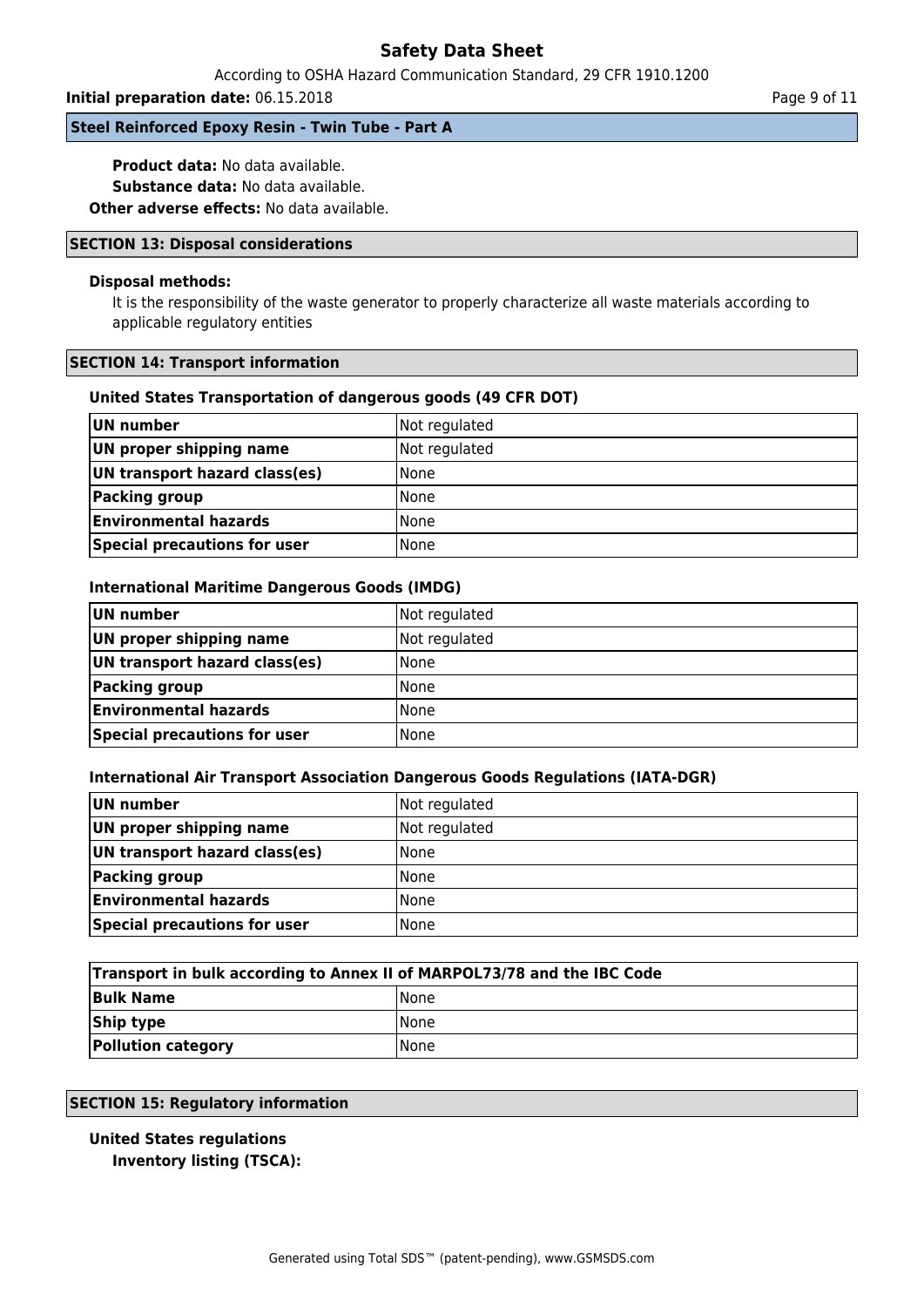### According to OSHA Hazard Communication Standard, 29 CFR 1910.1200

### **Initial preparation date:** 06.15.2018 **Page 10 of 11**

### **Steel Reinforced Epoxy Resin - Twin Tube - Part A**

| 25068-38-6    | Phenol, 4,4'-(1-methylethylidene) bis-, polymer with 2-<br>(chloromethyl) oxiran | lListed |
|---------------|----------------------------------------------------------------------------------|---------|
| 9003-36-5     | Formaldehyde, polymer with 2-(chloromethyl) oxirane and phenol                   | lListed |
| 2425-79-8     | $(1,4-bis(2,3epoxypropoxy)butane)$                                               | Listed  |
| 65997-17-3    | Glass, oxide, chemicals                                                          | lListed |
| 14807-96-6    | Talc Powder                                                                      | Listed  |
| $ 1317-65-3 $ | Calcium Carbonate                                                                | Listed  |

**Significant New Use Rule (TSCA Section 5):** Not determined.

**Export notification under TSCA Section 12(b):** Not determined.

**SARA Section 302 extremely hazardous substances:** Not determined.

### **SARA Section 313 toxic chemicals:**

| 25068-38-6  | Phenol, 4,4'-(1-methylethylidene)bis-, polymer with 2-<br>(chloromethyl) oxiran | Not<br>lListed  |
|-------------|---------------------------------------------------------------------------------|-----------------|
| 9003-36-5   | Formaldehyde, polymer with 2-(chloromethyl) oxirane and phenol                  | Not<br>lListed  |
| 2425-79-8   | 1,4-bis(2,3 epoxypropoxy) butane                                                | Not<br>lListed  |
| 65997-17-3١ | Glass, oxide, chemicals                                                         | Not<br>Listed   |
| 14807-96-6  | <b>Talc Powder</b>                                                              | lNot<br>lListed |
| 1317-65-3   | Calcium Carbonate                                                               | lNot.<br>Listed |

**CERCLA:** Not determined.

**RCRA:** Not determined.

### **Section 112(r) of the Clean Air Act (CAA):** Not determined.

### **Massachusetts Right to Know:**

| 25068-38-6 | Phenol, 4,4'-(1-methylethylidene)bis-, polymer with 2-<br>(chloromethyl) oxiran | Not<br>Listed |
|------------|---------------------------------------------------------------------------------|---------------|
| 9003-36-5  | Formaldehyde, polymer with 2-(chloromethyl)oxirane and phenol                   | Not<br>Listed |
| 2425-79-8  | $(1,4-bis(2,3epoxypropoxy)butane)$                                              | Not<br>Listed |
| 65997-17-3 | Glass, oxide, chemicals                                                         | Listed        |
| 14807-96-6 | Talc Powder                                                                     | Listed        |
| 1317-65-3  | Calcium Carbonate                                                               | Listed        |

### **New Jersey Right to Know:**

| 25068-38-6 | Phenol, 4,4'-(1-methylethylidene)bis-, polymer with 2-<br>(chloromethyl) oxiran | Not<br>Listed  |
|------------|---------------------------------------------------------------------------------|----------------|
| 9003-36-5  | Formaldehyde, polymer with 2-(chloromethyl) oxirane and phenol                  | Not<br>Listed  |
| 2425-79-8  | 1,4-bis(2,3 epoxypropoxy) butane                                                | INot<br>Listed |
| 65997-17-3 | Glass, oxide, chemicals                                                         | Listed         |
| 14807-96-6 | Talc Powder                                                                     | Listed         |
| 1317-65-3  | Calcium Carbonate                                                               | Listed         |

**New York Right to Know:**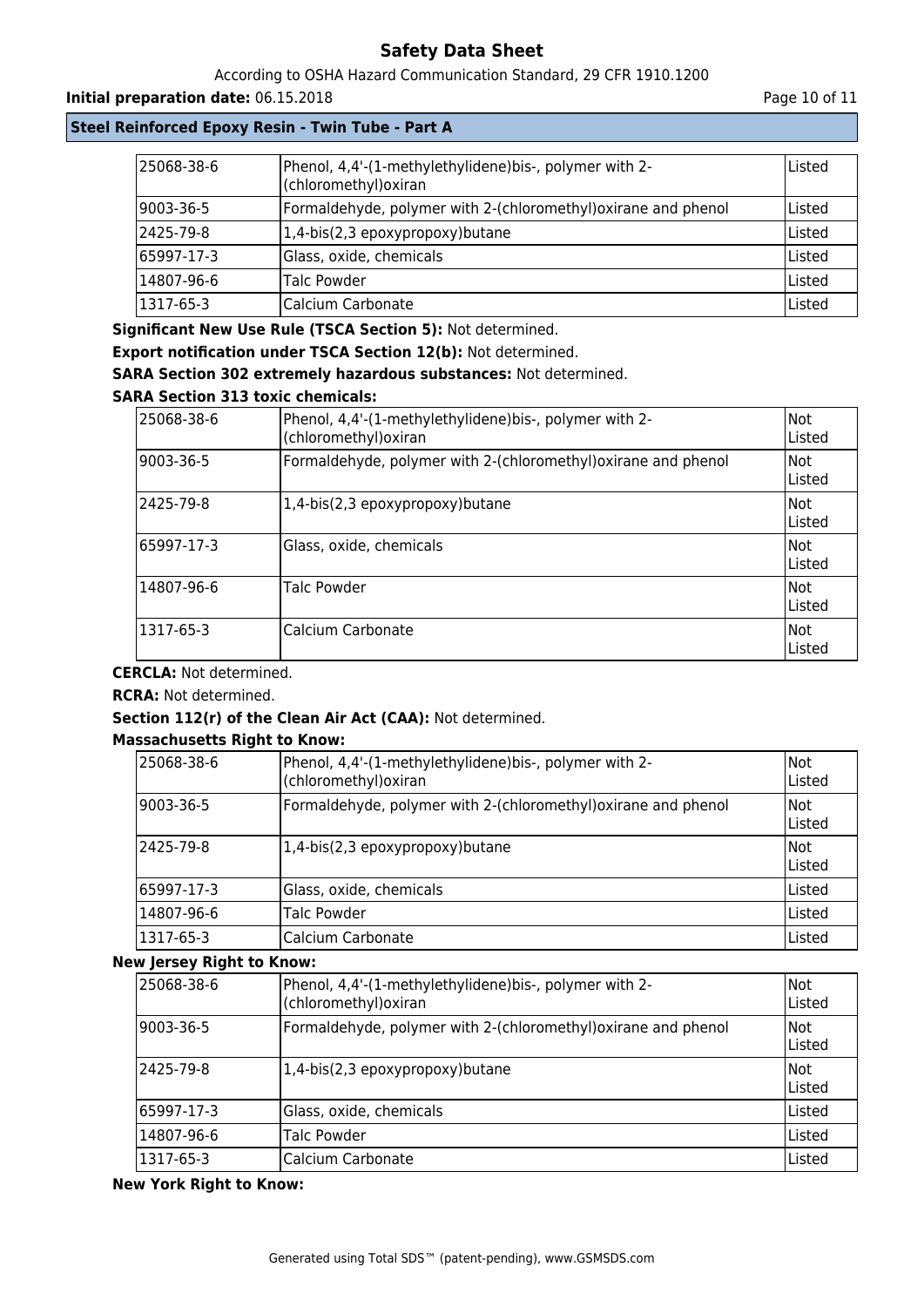### According to OSHA Hazard Communication Standard, 29 CFR 1910.1200

### **Initial preparation date:** 06.15.2018 **Page 11 of 11 Page 11 of 11 Page 11 of 11**

### **Steel Reinforced Epoxy Resin - Twin Tube - Part A**

| 25068-38-6 | Phenol, 4,4'-(1-methylethylidene)bis-, polymer with 2-<br>(chloromethyl) oxiran | Not<br>Listed          |
|------------|---------------------------------------------------------------------------------|------------------------|
| 9003-36-5  | Formaldehyde, polymer with 2-(chloromethyl) oxirane and phenol                  | Not<br>Listed          |
| 2425-79-8  | 1,4-bis(2,3 epoxypropoxy)butane                                                 | lNot<br><b>IListed</b> |
| 65997-17-3 | Glass, oxide, chemicals                                                         | lNot<br>Listed         |
| 14807-96-6 | Talc Powder                                                                     | Not<br>Listed          |
| 1317-65-3  | Calcium Carbonate                                                               | Not<br>lListed         |

### **Pennsylvania Right to Know:**

| l25068-38-6 | Phenol, 4,4'-(1-methylethylidene)bis-, polymer with 2-<br>(chloromethyl) oxiran | <b>INot</b><br>Listed |
|-------------|---------------------------------------------------------------------------------|-----------------------|
| 9003-36-5   | Formaldehyde, polymer with 2-(chloromethyl)oxirane and phenol                   | Not<br>Listed         |
| 2425-79-8   | 1,4-bis(2,3 epoxypropoxy) butane                                                | <b>INot</b><br>Listed |
| 65997-17-3  | Glass, oxide, chemicals                                                         | lListed               |
| 14807-96-6  | Talc Powder                                                                     | Listed                |
| 1317-65-3   | Calcium Carbonate                                                               | Listed                |

**California Proposition 65:** None of the ingredients are listed.

### **SECTION 16: Other information**

#### **Abbreviations and Acronyms:** None **Disclaimer:**

This product has been classified in accordance with OSHA HCS 2012 guidelines. The information provided in this SDS is correct, to the best of our knowledge, based on information available. The information given is designed only as a guidance for safe handling, use, storage, transportation and disposal and is not to be considered a warranty or quality specification. The information relates only to the specific material designated and may not be valid for such material used in combination with any other materials, unless specified in the text. The responsibility to provide a safe workplace remains with the user. **NFPA:** 3-0-0

# **HMIS:** 3-0-0

**Initial preparation date:** 06.15.2018

### **End of Safety Data Sheet**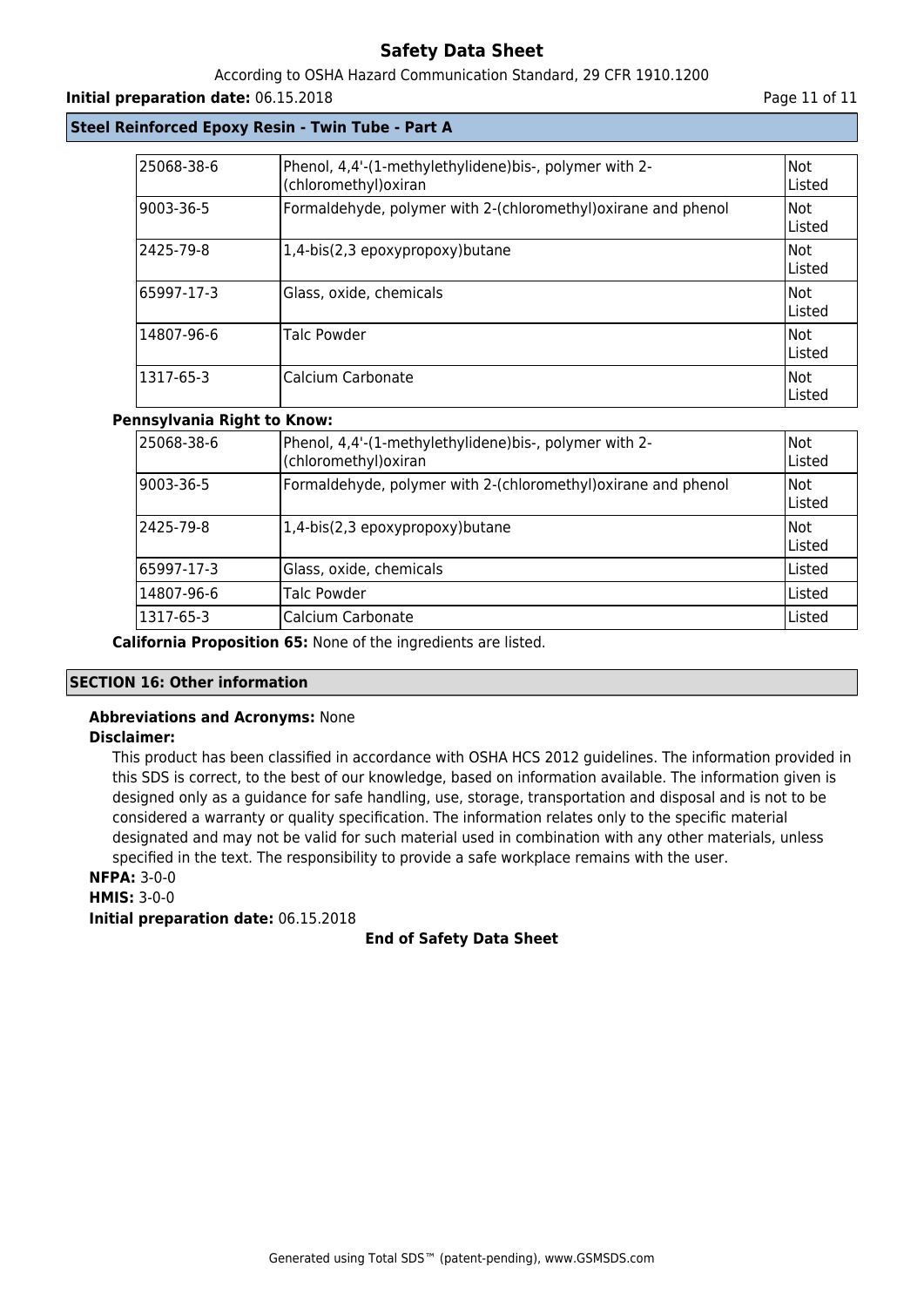#### According to OSHA Hazard Communication Standard, 29 CFR 1910.1200

### **Initial preparation date:** 06.15.2018

#### **Revision date:** 04.16.2020

**Steel Reinforced Epoxy Hardener - Slow Cure - Twin Tube - Part B**

#### **SECTION 1: Identification**

### **Product identifier**

**Product name:** Steel Reinforced Epoxy Hardener - Slow Cure - Twin Tube - Part B **Product code:** 8265, 8265S, 8265H, 8280, 8281, 8272

#### **Recommended use of the product and restriction on use Relevant identified uses:** Adhesive Part B

**Uses advised against:** Not determined or not applicable.

**Reasons why uses advised against:** Not determined or not applicable.

### **Manufacturer or supplier details**

**Manufacturer: United States** J-B Weld Company, LLC 400 CMH Road Sulphur Springs, TX 75482 903-885-7696 [info@jbweld.com](mailto:info@jbweld.com)

### **Emergency telephone number:**

**United States** InfoTrac Transportation Emergencies (24 hour): 1-800-535-5053

### **SECTION 2: Hazard(s) identification**

#### **GHS classification:**

Serious eye damage, category 1 Skin sensitization, category 1 Specific target organ toxicity - repeated exposure, category 2 Skin irritation, category 2

#### **Label elements**

#### **Hazard pictograms:**



#### **Signal word:** Danger

#### **Hazard statements:**

H318 Causes serious eye damage.

H317 May cause an allergic skin reaction.

H373 May cause damage to organs through prolonged or repeated exposure.

H315 Causes skin irritation.

#### **Precautionary statements:**

P280 Wear protective gloves/protective clothing/eye protection/face protection. P260 Do not breathe dust/fume/gas/mist/vapors/spray.

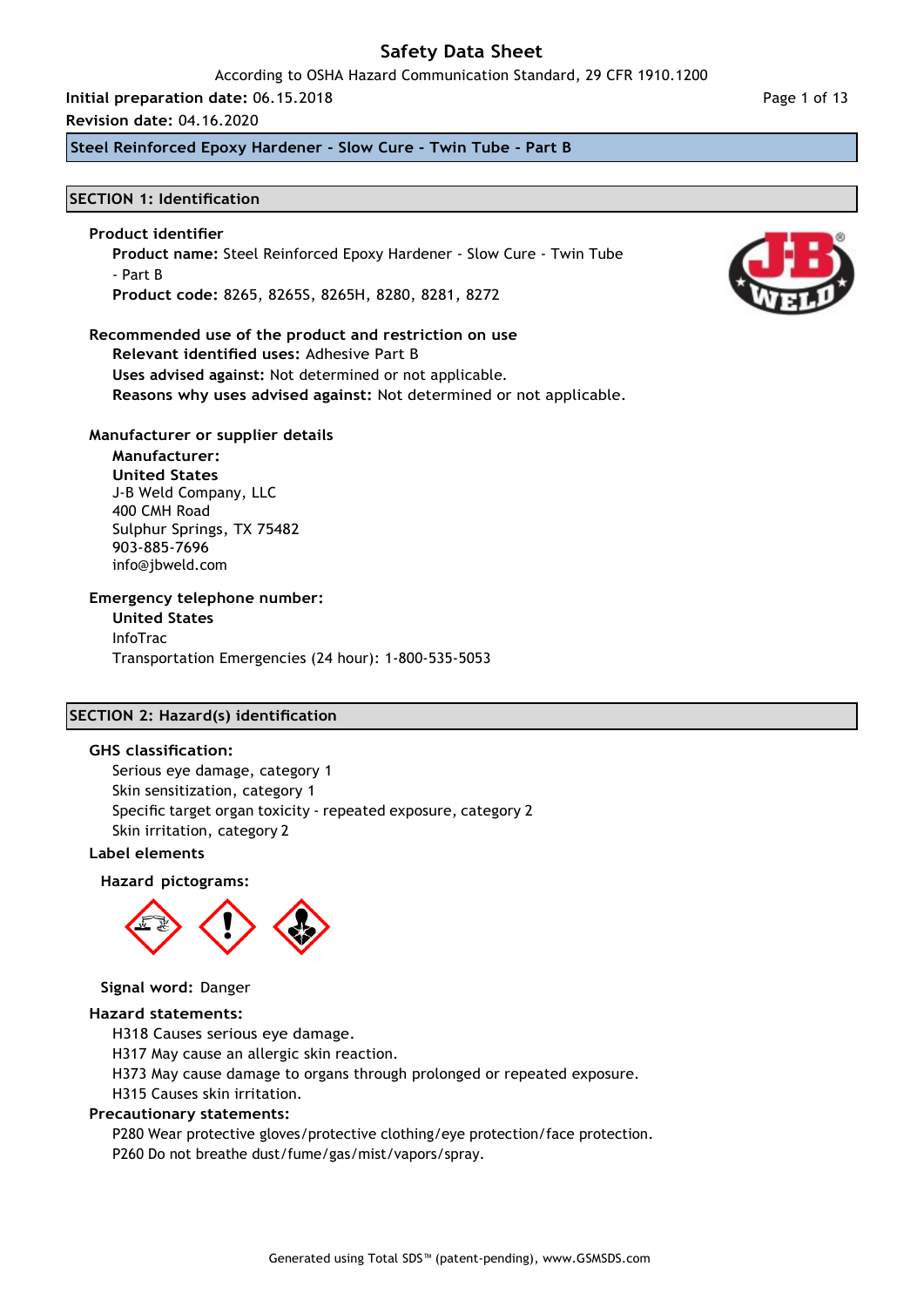According to OSHA Hazard Communication Standard, 29 CFR 1910.1200

**Initial preparation date:** 06.15.2018

# **Revision date:** 04.16.2020

### **Steel Reinforced Epoxy Hardener - Slow Cure - Twin Tube - Part B**

P264 Wash skin thoroughly after handling. P261 Avoid breathing dust/fume/gas/mist/vapors/spray. P272 Contaminated work clothing should not be allowed out of the workplace. P270 Do not eat, drink or smoke when using this product. P321 Specific treatment (see supplemental first aid instructions on this label). P305+P351+P338 IF IN EYES: Rinse cautiously with water for several minutes. Remove contact lenses, if present and easy to do. Continue rinsing. P310 Immediately call a POISON CENTER or doctor/physician. P302+P352 IF ON SKIN: Wash with plenty of soap and water. P362 Take off contaminated clothing and wash before reuse P333+P313 If skin irritation or a rash occurs: Get medical advice/attention P314 Get medical advice/attention if you feel unwell P501 Dispose of contents and container in accordance with local regulations. **Hazards not otherwise classified:** None

# **SECTION 3: Composition/information on ingredients**

| Identification                | Name                                                          | Weight % |
|-------------------------------|---------------------------------------------------------------|----------|
| CAS number:<br>7727-43-7      | <b>Barium Sulphate</b>                                        | $25$     |
| CAS number:<br>68410-23-1     | Amine                                                         | ~15      |
| CAS number:<br>135108-88-2    | <b>Curing Agent</b>                                           | ~10      |
| CAS number:<br>68953-36-6     | <b>Curing Agent</b>                                           | ~10      |
| CAS number:<br>14807-96-6     | <b>Talc Powder</b>                                            | ~10      |
| CAS number:<br>65997-17-3     | <b>Fiberglass Powder</b>                                      | $2$      |
| CAS number:<br>13463-67-7     | <b>Titanium Dioxide</b>                                       | $\leq$ 2 |
| CAS number:<br>$90 - 72 - 2$  | Amine Mix                                                     | $2$      |
| CAS number:<br>$112 - 57 - 2$ | Amine                                                         | < 1      |
| CAS number:<br>$100 - 51 - 6$ | Diluent                                                       | < 1      |
| CAS number:<br>$112 - 24 - 3$ | Amine                                                         | < 1      |
| CAS number:<br>67762-90-7     | Siloxanes and Silicones, di-Me, reaction products with silica | 0.3      |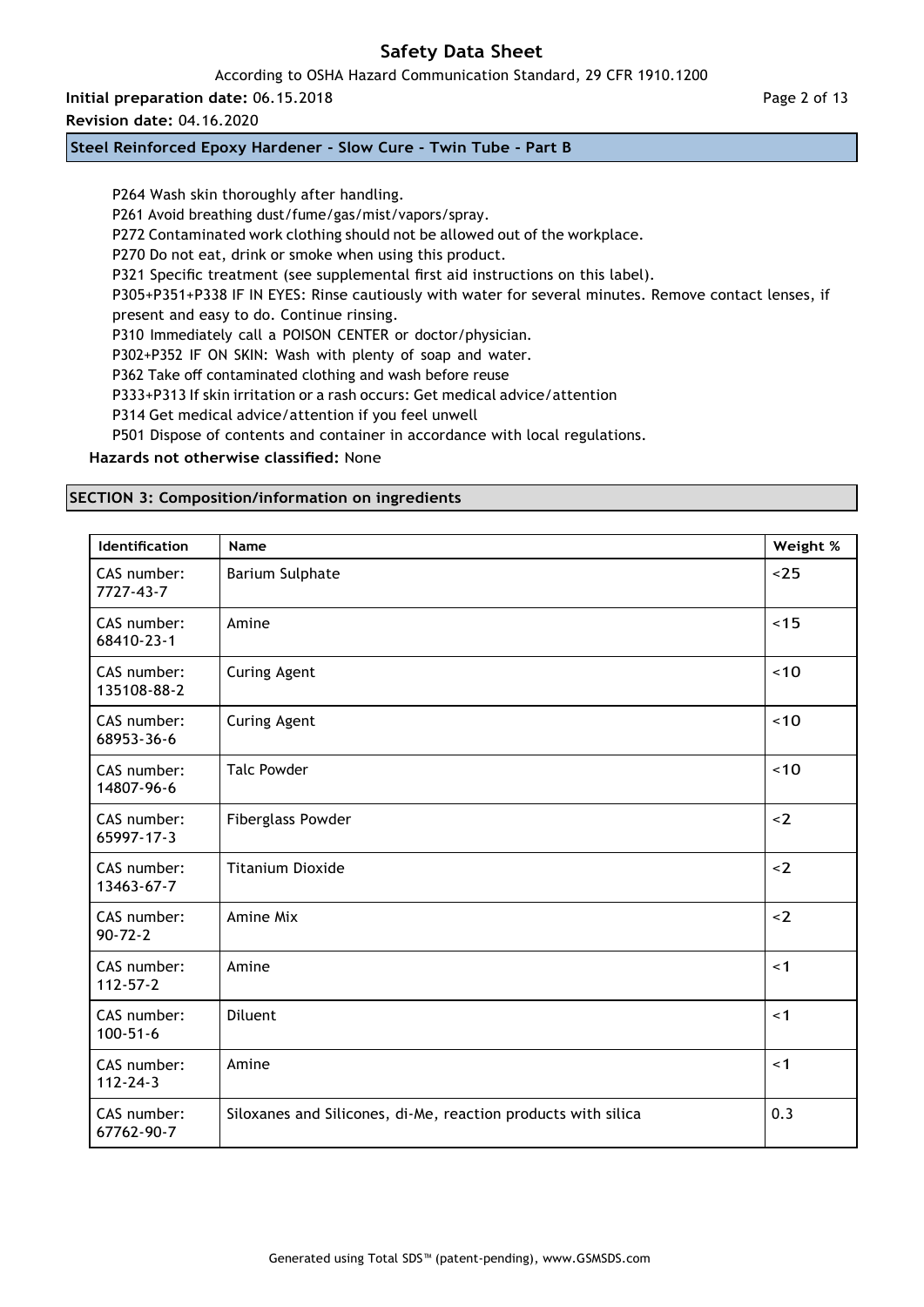According to OSHA Hazard Communication Standard, 29 CFR 1910.1200

**Initial preparation date:** 06.15.2018

**Revision date:** 04.16.2020

**Steel Reinforced Epoxy Hardener - Slow Cure - Twin Tube - Part B**

#### **Additional Information:**

The specific chemical identity and/or exact percentage (concentration) of composition has been withheld as a trade secret in accordance with paragraph (i) of the OSHA Hazard Communication Standard (29 CFR §1910.1200).

Fiberglass powder (CAS # 65997-17-3) is classified as a carcinogen in its inhalable form. Since the fiberglass powder in this product is not inhalable, the product itself is not classified as a carcinogen in the form presented.

#### **SECTION 4: First aid measures**

#### **Description of first aid measures**

#### **General notes:**

Not determined or not applicable.

#### **After inhalation:**

If inhaled, remove person to fresh air and place in a position comfortable for breathing. Keep person at rest. If breathing is difficult, administer oxygen. If breathing has stopped, provide artificial respiration. If experiencing respiratory symptoms, seek medical advice/attention

#### **After skin contact:**

Remove contaminated clothing and shoes. Rinse skin with copious amounts of water [shower] for several minutes. Launder contaminated clothing before reuse. If symptoms develop or persist, seek medical advice/attention

#### **After eye contact:**

Immediately rinse eyes with plenty of gently flowing lukewarm water for 15 minutes. Remove contact lenses if present and easy to do so. Protect unexposed eye. Seek immediate medical attention, preferably from an ophthalmologist

#### **After swallowing:**

If swallowed, DO NOT induce vomiting unless told to do so by a physician or poison control center. Rinse mouth with water. Never give anything by mouth to an unconscious person. If spontaneous vomiting occurs, place on the left side with head down to prevent aspiration of liquid into the lungs. If symptoms develop or persist, seek medical advice/attention

#### **Most important symptoms and effects, both acute and delayed**

#### **Acute symptoms and effects:**

Skin contact may result in redness, pain, burning and inflammation Dermal exposure may cause an allergic skin reaction. Symptoms may include irritation, redness, pain, rash, inflammation, itching, burning and dermatitis

Eye contact may result in irritation, redness, pain, inflammation, itching, burning, tearing, corneal damage and loss of vision

#### **Delayed symptoms and effects:**

Effects are dependent on exposure (dose, concentration, contact time) May cause damage to organs through prolonged or repeated exposure

#### **Immediate medical attention and special treatment**

#### **Specific treatment:**

Not determined or not applicable.

#### **Notes for the doctor:**

Treat symptomatically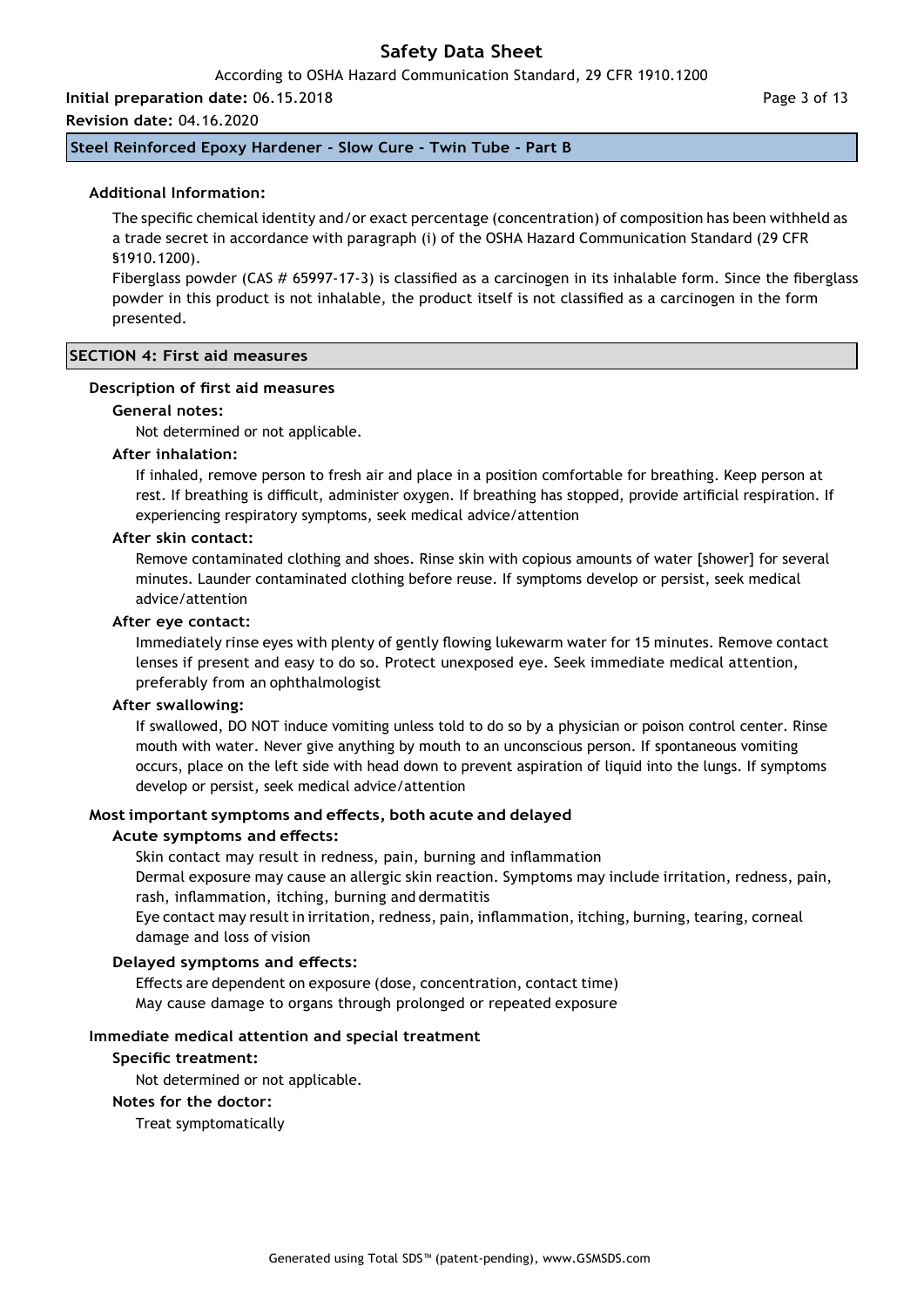#### According to OSHA Hazard Communication Standard, 29 CFR 1910.1200

# **Initial preparation date:** 06.15.2018

#### **Revision date:** 04.16.2020

### **Steel Reinforced Epoxy Hardener - Slow Cure - Twin Tube - Part B**

#### **SECTION 5: Firefighting measures**

#### **Extinguishing media**

### **Suitable extinguishing media:**

Use appropriate fire suppression agents for adjacent combustible materials or sources of ignition

# **Unsuitable extinguishing media:**

Not determined or not applicable.

#### **Specific hazards during fire-fighting:**

Thermal decomposition can lead to release of irritating gases and vapors

#### **Special protective equipment for firefighters:**

Fire-fighters should wear appropriate protective equipment and self-contained breathing apparatus (SCBA) with a full face-piece operated in positive pressure mode

#### **Special precautions:**

Not determined or not applicable.

#### **SECTION 6: Accidental release measures**

#### **Personal precautions, protective equipment and emergency procedures:**

Ensure adequate ventilation Ensure air handling systems are operational Wear protective eye wear, gloves and clothing

#### **Environmental precautions:**

Should not be released into the environment

Prevent from reaching drains, sewer or waterway

### **Methods and material for containment and cleaning up:**

Wear protective eye wear, gloves and clothing

Absorb with non-combustible liquid-binding material (sand, diatomaceus earth (clay), acid binders, universal binders)

Dispose of contents / container in accordance with local regulations

#### **Reference to other sections:**

Not determined or not applicable.

#### **SECTION 7: Handling and storage**

#### **Precautions for safe handling:**

Use only with adequate ventilation.

Avoid breathing mist or vapor.

Do not eat, drink, smoke or use personal products when handling chemical substances.

#### **Conditions for safe storage, including any incompatibilities:**

Keep container tightly sealed.

Protect from freezing and physical damage.

Store in a cool, well-ventilated area.

#### **SECTION 8: Exposure controls/personal protection**

Only those substances with limit values have been included below.

#### **Occupational Exposure limit values:**

| Country (Legal Basis) | Substance | Identifier     | Permissible concentration |
|-----------------------|-----------|----------------|---------------------------|
| WEEL                  | Diluent   | $100 - 51 - 6$ | WEEL TWA 10.0 ppm         |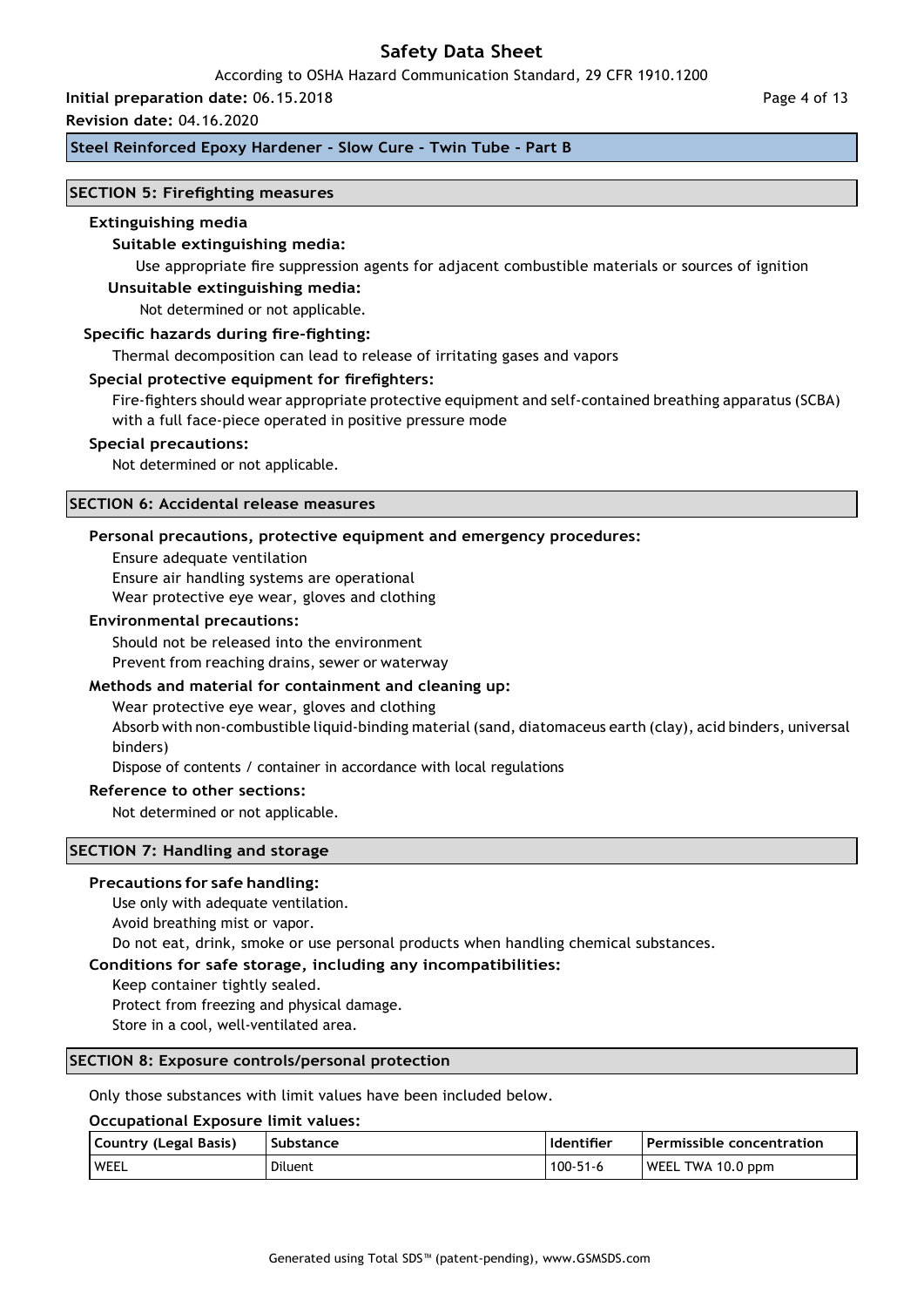### According to OSHA Hazard Communication Standard, 29 CFR 1910.1200

**Initial preparation date:** 06.15.2018

**Revision date:** 04.16.2020

Page 5 of 13

### **Steel Reinforced Epoxy Hardener - Slow Cure - Twin Tube - Part B**

| <b>Country (Legal Basis)</b> | Substance                | <b>Identifier</b> | Permissible concentration                                                                                                         |
|------------------------------|--------------------------|-------------------|-----------------------------------------------------------------------------------------------------------------------------------|
|                              | Amine                    | $112 - 57 - 2$    | TWA 8-hr: 6.0 mg/m <sup>3</sup> ; 1.0 ppm                                                                                         |
|                              | Amine                    | $112 - 24 - 3$    | WEEL TWA 1.0 ppm                                                                                                                  |
| United States (OSHA)         | <b>Talc Powder</b>       | 14807-96-6        | OSHA PEL Ceiling 20 mppcf                                                                                                         |
|                              | <b>Titanium Dioxide</b>  | 13463-67-7        | OSHA PEL TWA 15 mg/m <sup>3</sup> (Total<br>dust)                                                                                 |
|                              | Barium Sulphate          | 7727-43-7         | OSHA PEL TWA 15 mg/m <sup>3</sup> (Total<br>dust)                                                                                 |
|                              | <b>Barium Sulphate</b>   | 7727-43-7         | OSHA PEL TWA 5 mg/m <sup>3</sup><br>(Respirable fraction)                                                                         |
| <b>ACGIH</b>                 | Barium Sulphate          | 7727-43-7         | ACGIH TLV TWA 5.0 mg/m <sup>3</sup><br>(inhalable fraction, particulate<br>containing no asbestos and <1%<br>crystalline silica)  |
|                              | <b>Talc Powder</b>       | 14807-96-6        | ACGIH TLV TWA 2 mg/m <sup>3</sup> ;<br>(Inhalable particulate matter<br>containing no asbestos and $< 1\%$<br>crystalline silica) |
|                              | <b>Titanium Dioxide</b>  | 13463-67-7        | ACGIH TLV TWA 10 mg/m <sup>3</sup>                                                                                                |
|                              | <b>Fiberglass Powder</b> | 65997-17-3        | 8-Hour Exposure Limit (TLV-TWA):<br>1 fibers/ $cm3$                                                                               |
| <b>NIOSH</b>                 | Barium Sulphate          | 7727-43-7         | NIOSH TWA 5.0 mg/m <sup>3</sup> (Respirable<br>fraction)                                                                          |
|                              | <b>Talc Powder</b>       | 14807-96-6        | NIOSH REL TWA 2.0 mg/m <sup>3</sup>                                                                                               |
|                              | Barium Sulphate          | 7727-43-7         | NIOSH TWA 10.0 mg/m <sup>3</sup> (Total<br>dust)                                                                                  |
|                              | <b>Titanium Dioxide</b>  | 13463-67-7        | IDLH: 5,000 mg/m <sup>3</sup>                                                                                                     |
|                              | <b>Fiberglass Powder</b> | 65997-17-3        | NIOSH Recommended exposure<br>limit (REL) [for up to a 10-hour<br>workday during a 40-hour<br>workweek] is: 3 fibers/cm3          |

#### **Biological limit values:**

No biological exposure limits noted for the ingredient(s).

#### **Information on monitoring procedures:**

Monitoring of the concentration of substances in the breathing zone of workers or in the general workplace may be required to confirm compliance with an OEL and adequacy of exposure controls. Biological monitoring may also be appropriate for some substances.

### **Appropriate engineering controls:**

Emergency eye wash fountains and safety showers should be available in the immediate vicinity of use or handling.

Provide exhaust ventilation or other engineering controls to keep the airborne concentrations of vapor and mists below the applicable workplace exposure limits (Occupational Exposure Limits-OELs) indicated above.

#### **Personal protection equipment**

#### **Eye and face protection:**

Safety goggles or glasses, or appropriate eye protection.

### **Skin and body protection:**

Select glove material impermeable and resistant to the substance.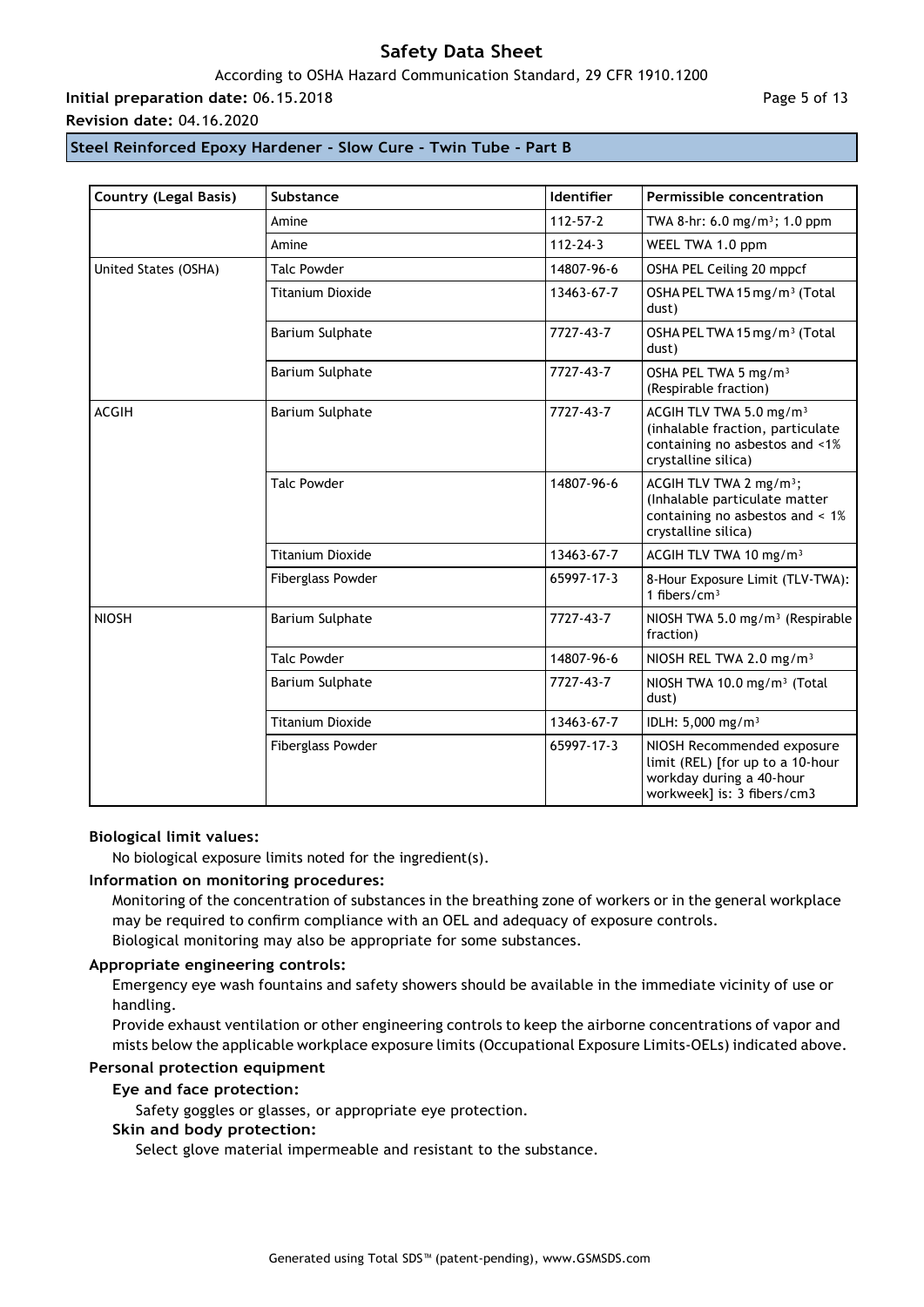According to OSHA Hazard Communication Standard, 29 CFR 1910.1200

**Initial preparation date:** 06.15.2018

**Revision date:** 04.16.2020

**Steel Reinforced Epoxy Hardener - Slow Cure - Twin Tube - Part B**

Wear appropriate clothing to prevent any possibility of skin contact.

### **Respiratory protection:**

If engineering controls do not maintain airborne concentrations below recommended exposure limits (where applicable) or to an acceptable level (in countries where exposure limits have not been established), an approved respirator must beworn.

### **General hygienic measures:**

Avoid contact with skin, eyes and clothing. Wash hands before breaks and at the end of work. Wash contaminated clothing before reuse.

### **SECTION 9: Physical and chemical properties**

#### **Information on basic physical and chemical properties**

| Appearance                              | White liquid                                                                                                     |
|-----------------------------------------|------------------------------------------------------------------------------------------------------------------|
| Odor                                    | Amine-like                                                                                                       |
| Odor threshold                          | Not determined or not available.                                                                                 |
| pH                                      | Not determined or not available.                                                                                 |
| Melting point/freezing point            | Not determined or not available.                                                                                 |
| Initial boiling point/range             | Not determined or not available.                                                                                 |
| Flash point (closed cup)                | Closed cup: >93.3 °C (>199.9 °F) [Setaflash.] [Product does not<br>sustain combustion.]                          |
| <b>Evaporation rate</b>                 | Not determined or not available.                                                                                 |
| Flammability (solid, gas)               | Flammable in the presence of the following materials or conditions:<br>open flames, sparks and static discharge. |
| Upper flammability/explosive limit      | Not determined or not available.                                                                                 |
| Lower flammability/explosive limit      | Not determined or not available.                                                                                 |
| Vapor pressure                          | Not determined or not available.                                                                                 |
| Vapor density                           | Not determined or not available.                                                                                 |
| Density                                 | Not determined or not available.                                                                                 |
| <b>Relative density</b>                 | 1.955                                                                                                            |
| <b>Solubilities</b>                     | Not determined or not available.                                                                                 |
| Partition coefficient (n-octanol/water) | Not determined or not available.                                                                                 |
| Auto/Self-ignition temperature          | Not determined or not available.                                                                                 |
| <b>Decomposition temperature</b>        | $>220^{\circ}$ C ( $>392^{\circ}$ F)                                                                             |
| <b>Dynamic viscosity</b>                | Not determined or not available.                                                                                 |
| Kinematic viscosity                     | Not determined or not available.                                                                                 |
| <b>Explosive properties</b>             | Not determined or not available.                                                                                 |
| <b>Oxidizing properties</b>             | Not determined or not available.                                                                                 |

### **Other information**

**VOC Content** <1%

### **SECTION 10: Stability and reactivity**

#### **Reactivity:**

Does not react under normal conditions of use and storage.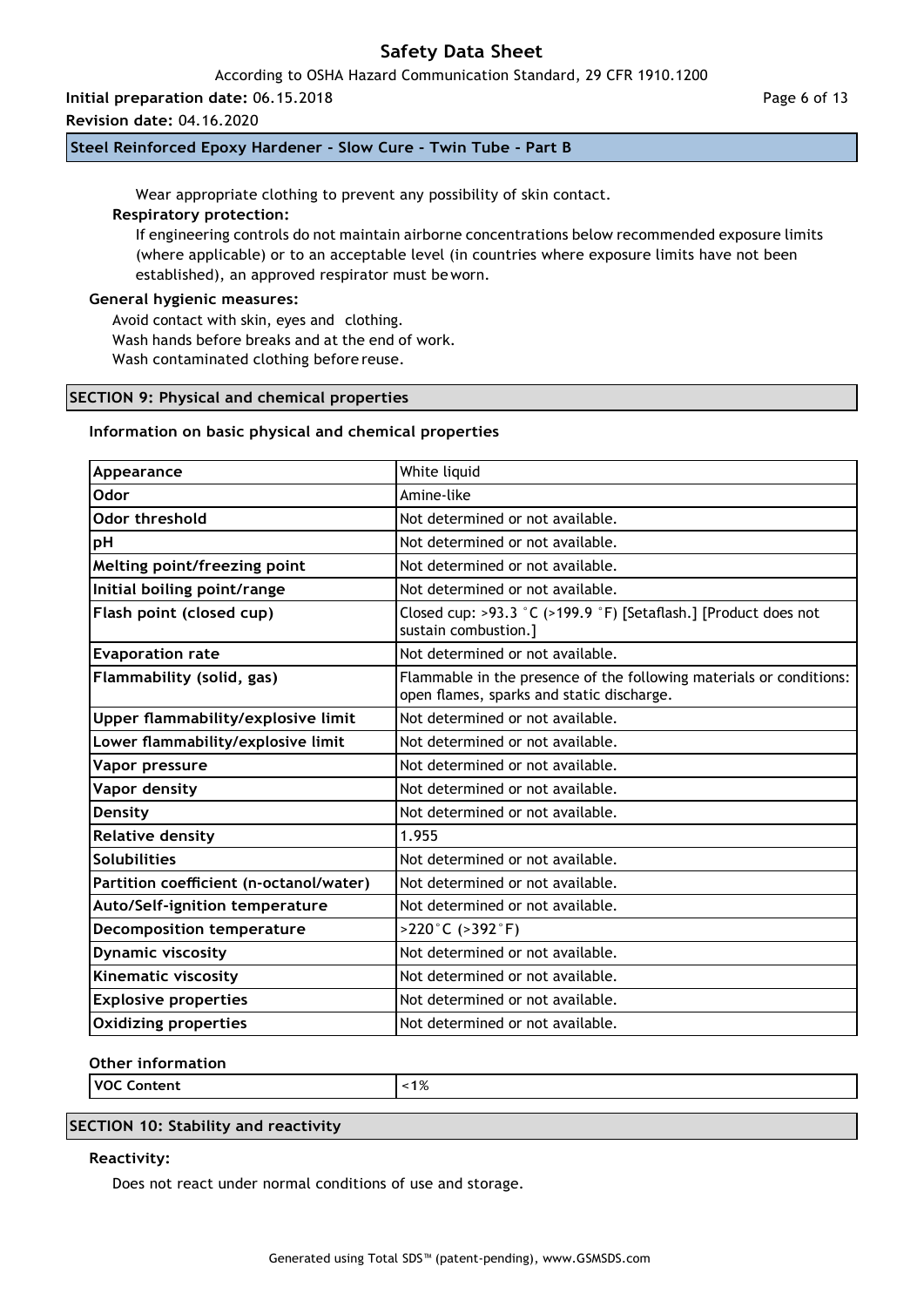### According to OSHA Hazard Communication Standard, 29 CFR 1910.1200

### **Initial preparation date:** 06.15.2018

#### **Revision date:** 04.16.2020

### **Steel Reinforced Epoxy Hardener - Slow Cure - Twin Tube - Part B**

#### **Chemical stability:**

Stable under normal conditions of use and storage.

#### **Possibility of hazardous reactions:**

None under normal conditions of use and storage.

**Conditions to avoid:**

None known.

#### **Incompatible materials:**

None known.

#### **Hazardous decomposition products:**

None known.

### **SECTION 11: Toxicological information**

#### **Acute toxicity**

**Assessment:** Based on available data, the classification criteria are not met.

**Product data:** No data available.

#### **Substance data:**

| <b>Name</b>       | Route       | <b>Result</b>                            |
|-------------------|-------------|------------------------------------------|
| Diluent           | Iinhalation | $ LC50$ Rat: 4.178 mg/L $(4 \text{ hr})$ |
|                   | Ioral       | LD50 Rabbit: 1,040 mg/kg                 |
| <b>LAmine Mix</b> | oral        | LD50 - Rat - 1,200 mg/kg                 |

#### **Skin corrosion/irritation**

#### **Assessment:**

Causes skin irritation

### **Product data:**

Skin testing was performed per the OECD 435 methods using the Corrositex testing process, indicating the product is non-corrosive to skin.

#### **Substance data:**

| <b>Name</b>         | Result                                   |
|---------------------|------------------------------------------|
| <b>Curing Agent</b> | Causes severe skin burns and eye damage. |
|                     | Causes skin irritation.                  |
| Amine               | Causes severe skin burns and eye damage. |
|                     | Causes skin irritation.                  |
|                     | Causes severe skin burns and eye damage. |
| Amine Mix           | Causes skin irritation.                  |

#### **Serious eye damage/irritation**

#### **Assessment:**

Causes serious eye damage

### **Product data:**

No data available.

#### **Substance data:**

| <b>Name</b>         | <b>Result</b>                  |
|---------------------|--------------------------------|
| <b>Curing Agent</b> | Causes serious eve irritation. |
| <b>Amine</b>        | Causes serious eye damage.     |
| l Amine Mix         | Causes serious eye irritation. |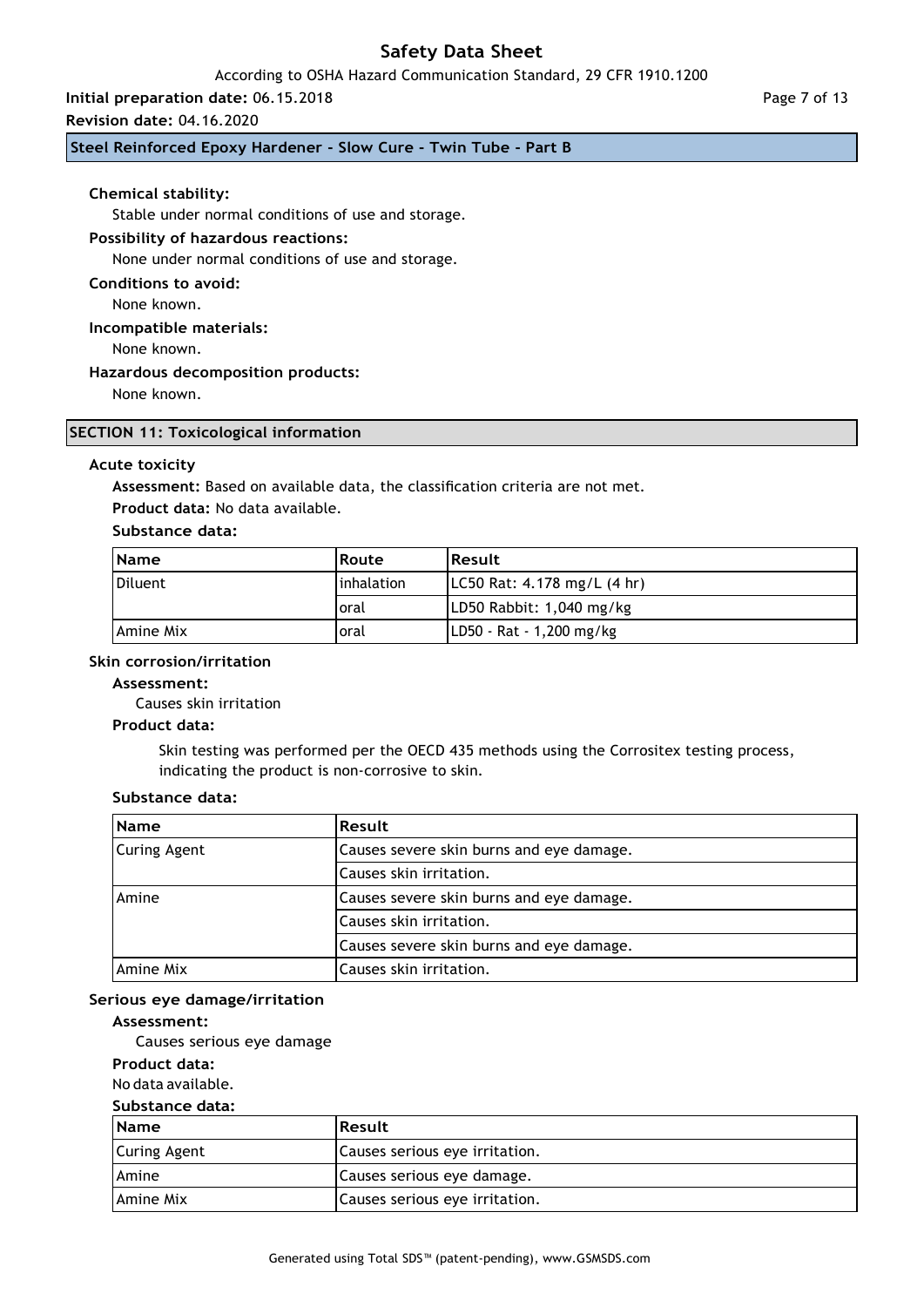### According to OSHA Hazard Communication Standard, 29 CFR 1910.1200

**Initial preparation date:** 06.15.2018

**Revision date:** 04.16.2020

**Steel Reinforced Epoxy Hardener - Slow Cure - Twin Tube - Part B**

### **Respiratory or skin sensitization**

### **Assessment:**

May cause an allergic skin reaction

**Product data:**

No data available.

### **Substance data:**

| <b>Name</b>  | <b>Result</b>                        |  |
|--------------|--------------------------------------|--|
| Curing Agent | May cause an allergic skin reaction. |  |
|              | May cause an allergic skin reaction. |  |
| Amine        | May cause an allergic skin reaction. |  |
|              | May cause an allergic skin reaction. |  |
|              | May cause an allergic skin reaction. |  |

### **Carcinogenicity**

**Assessment:** Based on available data, the classification criteria are not met.

### **Product data:** No data available.

### **Substance data:**

| <b>Name</b>       | <b>Species</b> | Result                                                                      |
|-------------------|----------------|-----------------------------------------------------------------------------|
| Fiberglass Powder |                | Not applicable May cause cancer via inhalation.                             |
| Titanium Dioxide  |                | Not applicable. Airborne, unbound particles of respirable size are known to |
|                   |                | Icause cancer.                                                              |

### **International Agency for Research on Cancer (IARC):**

| <b>Name</b>             | <b>Classification</b>                                          |
|-------------------------|----------------------------------------------------------------|
| Fiberglass Powder       | Group 2B                                                       |
| Talc Powder             | Group 3 - Not classifiable as to its carcinogenicity to humans |
| <b>Titanium Dioxide</b> | Group 2B                                                       |

### **National Toxicology Program (NTP):**

| <b>Name</b>       | Classification                                 |
|-------------------|------------------------------------------------|
| Fiberglass Powder | Reasonably anticipated to be human carcinogens |

### **Germ cell mutagenicity**

**Assessment:** Based on available data, the classification criteria are not met.

**Product data:**

No data available.

**Substance data:** No data available.

### **Reproductive toxicity**

**Assessment:** Based on available data, the classification criteria are not met.

**Product data:**

No data available.

**Substance data:** No data available.

### **Specific target organ toxicity (single exposure)**

**Assessment:** Based on available data, the classification criteria are not met.

**Product data:**

No data available.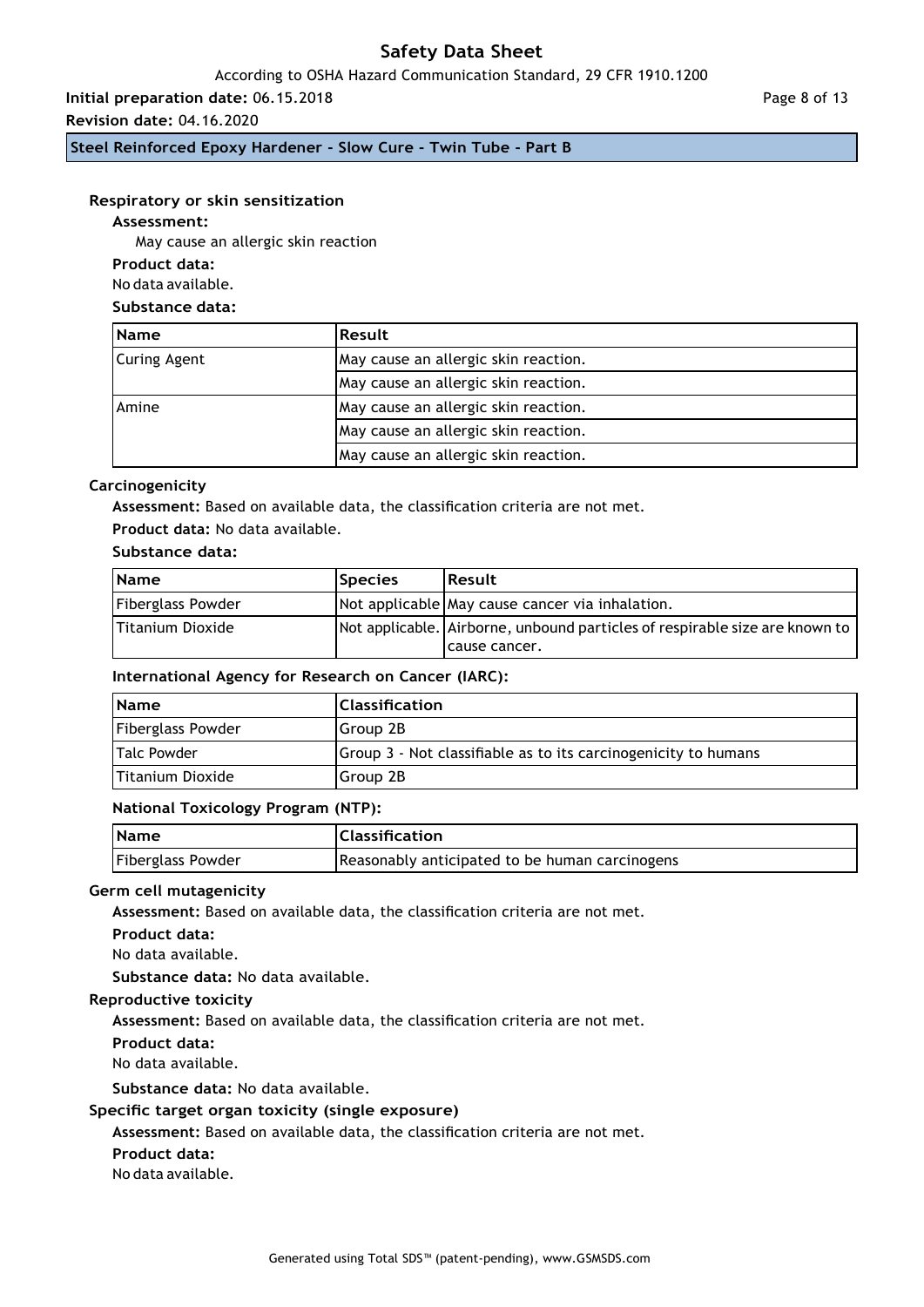### According to OSHA Hazard Communication Standard, 29 CFR 1910.1200

# **Initial preparation date:** 06.15.2018

### **Revision date:** 04.16.2020

### **Steel Reinforced Epoxy Hardener - Slow Cure - Twin Tube - Part B**

#### **Substance data:**

| <b>Name</b>         | <b>Result</b>                     |
|---------------------|-----------------------------------|
| <b>Curing Agent</b> | May cause respiratory irritation. |

#### **Specific target organ toxicity (repeated exposure)**

#### **Assessment:**

May cause damage to organs through prolonged or repeated exposure

**Product data:**

No data available.

#### **Substance data:**

| <b>Name</b>  | <b>Result</b>                                                  |
|--------------|----------------------------------------------------------------|
| Curing Agent | May cause damage to kidneys through prolonged or repeated oral |
|              | lexposure.                                                     |

#### **Aspiration toxicity**

**Assessment:** Based on available data, the classification criteria are not met.

**Product data:**

No data available.

**Substance data:** No data available.

### **Information on likely routes of exposure:**

No data available.

#### **Symptoms related to the physical, chemical and toxicological characteristics:**

No data available.

#### **Other information:**

No data available.

#### **SECTION 12: Ecological information**

#### **Acute (short-term) toxicity**

**Assessment:** Based on available data, the classification criteria are not met.

**Product data:** No data available.

#### **Substance data:**

| <b>Name</b> | Result                                               |
|-------------|------------------------------------------------------|
| Amine       | LC50 - Daphnia magna (Water flea) - 33.9 mg/L - 48 h |

### **Chronic (long-term) toxicity**

**Assessment:** Harmful to aquatic life with long lasting effects.

**Product data:** No data available.

#### **Substance data:**

| <b>Name</b>  | <b>Result</b>                                               |
|--------------|-------------------------------------------------------------|
| <b>Amine</b> | LC50 - Danio rerio - 7.07 mg/L - 96 hr                      |
|              | EC50 - Daphnia magna - 5.18 mg/L - 48 hr                    |
|              | ErC50 - Pseudokirchneriella subcapitata - 4.11 mg/L - 72 hr |

#### **Persistence and degradability**

**Product data:** No data available.

**Substance data:** No data available.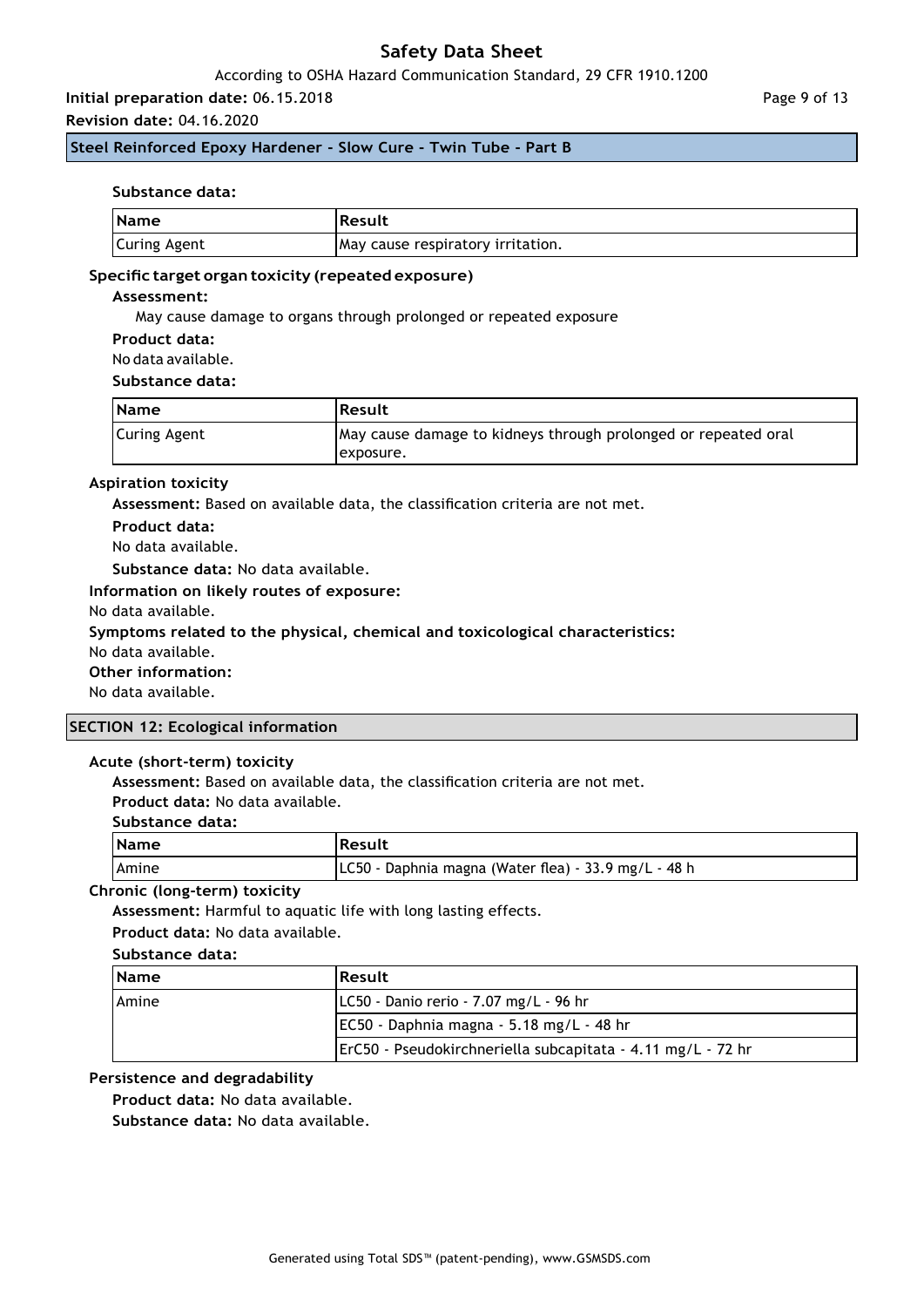According to OSHA Hazard Communication Standard, 29 CFR 1910.1200

**Initial preparation date:** 06.15.2018

**Revision date:** 04.16.2020

**Steel Reinforced Epoxy Hardener - Slow Cure - Twin Tube - Part B**

### **Bioaccumulative potential**

**Product data:** No data available.

**Substance data:** No data available.

### **Mobility in soil**

**Product data:** No data available.

**Substance data:** No data available.

**Other adverse effects:** No data available.

### **SECTION 13: Disposal considerations**

### **Disposal methods:**

It is the responsibility of the waste generator to properly characterize all waste materials according to applicable regulatory entities

### **SECTION 14: Transport information**

### **United States Transportation of dangerous goods (49 CFR DOT)**

| UN number                     | Not regulated |
|-------------------------------|---------------|
| UN proper shipping name       | Not regulated |
| UN transport hazard class(es) | None          |
| Packing group                 | None          |
| Environmental hazards         | None          |
| Special precautions for user  | None          |

#### **International Maritime Dangerous Goods (IMDG)**

| <b>IUN number</b>             | Not regulated |
|-------------------------------|---------------|
| UN proper shipping name       | Not regulated |
| UN transport hazard class(es) | None          |
| <b>Packing group</b>          | None          |
| Environmental hazards         | None          |
| Special precautions for user  | None          |

#### **International Air Transport Association Dangerous Goods Regulations (IATA-DGR)**

| UN number                     | Not regulated |
|-------------------------------|---------------|
| UN proper shipping name       | Not regulated |
| UN transport hazard class(es) | None          |
| Packing group                 | None          |
| Environmental hazards         | None          |
| Special precautions for user  | None          |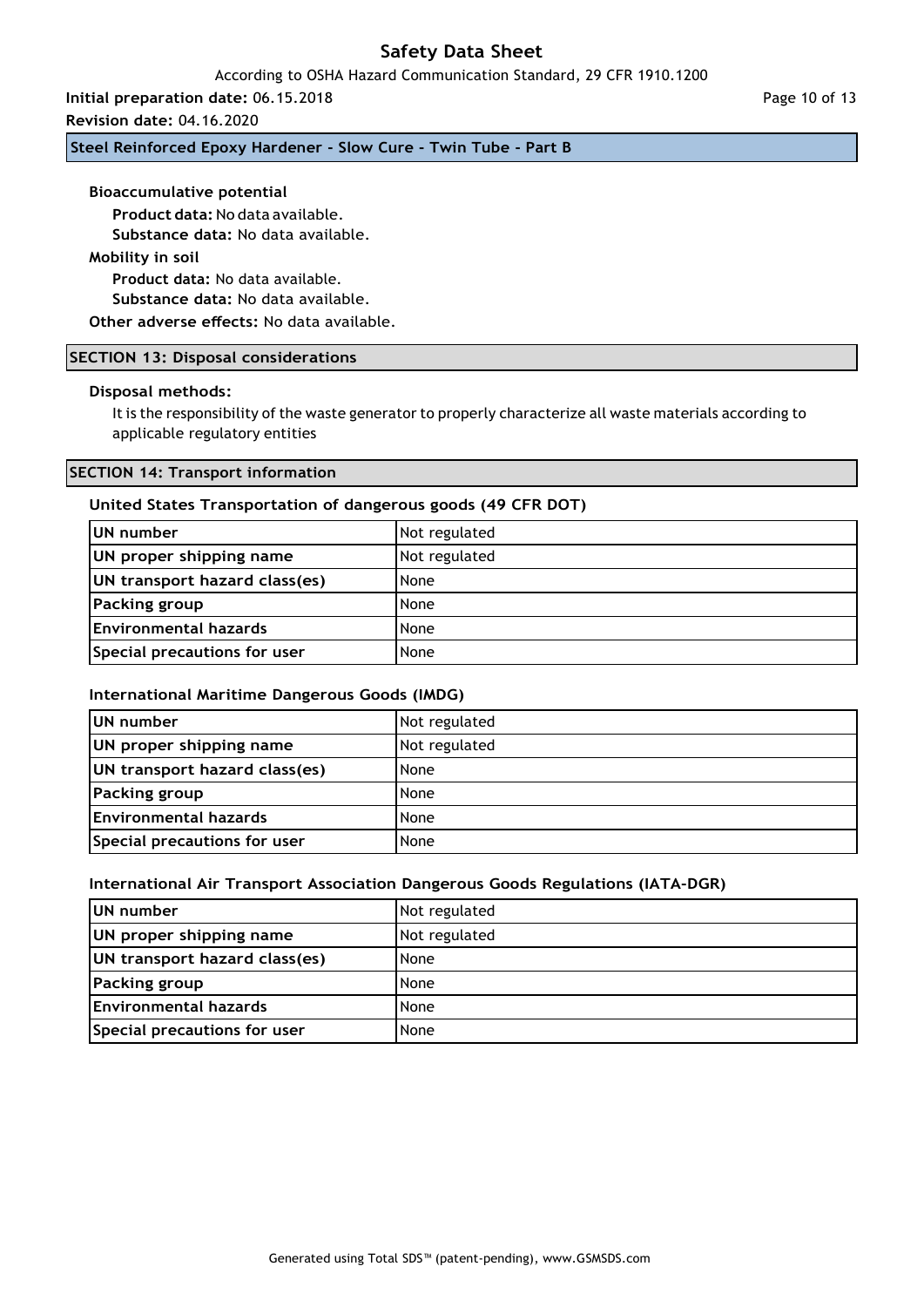### According to OSHA Hazard Communication Standard, 29 CFR 1910.1200

**Initial preparation date:** 06.15.2018

### **Revision date:** 04.16.2020

Page 11 of 13

### **Steel Reinforced Epoxy Hardener - Slow Cure - Twin Tube - Part B**

### **SECTION 15: Regulatory information**

#### **United States regulations**

#### **Inventory listing (TSCA):**

| 135108-88-2   | <b>Curing Agent</b>                                           | Listed |
|---------------|---------------------------------------------------------------|--------|
| 100-51-6      | Diluent                                                       | Listed |
| 112-57-2      | Amine                                                         | Listed |
| 68410-23-1    | Amine                                                         | Listed |
| 112-24-3      | Amine                                                         | Listed |
| $90 - 72 - 2$ | Amine Mix                                                     | Listed |
| 67762-90-7    | Siloxanes and Silicones, di-Me, reaction products with silica | Listed |
| 65997-17-3    | <b>Fiberglass Powder</b>                                      | Listed |
| 14807-96-6    | <b>Talc Powder</b>                                            | Listed |
| 13463-67-7    | Titanium Dioxide                                              | Listed |
| 7727-43-7     | <b>Barium Sulphate</b>                                        | Listed |
| 68953-36-6    | <b>Curing Agent</b>                                           | Listed |

**Significant New Use Rule (TSCA Section 5):** None of the ingredients are listed.

**Export notification under TSCA Section 12(b):** None of the ingredients are listed.

**SARA Section 302 extremely hazardous substances:** None of the ingredients are listed.

### **SARA Section 313 toxic chemicals:**

| 135108-88-2    | Curing Agent                                                  | <b>Not</b><br>Listed |
|----------------|---------------------------------------------------------------|----------------------|
| $100 - 51 - 6$ | Diluent                                                       | <b>Not</b><br>Listed |
| $112 - 57 - 2$ | Amine                                                         | Not<br>Listed        |
| 68410-23-1     | Amine                                                         | <b>Not</b><br>Listed |
| $112 - 24 - 3$ | Amine                                                         | <b>Not</b><br>Listed |
| $90 - 72 - 2$  | Amine Mix                                                     | <b>Not</b><br>Listed |
| 67762-90-7     | Siloxanes and Silicones, di-Me, reaction products with silica | <b>Not</b><br>Listed |
| 65997-17-3     | <b>Fiberglass Powder</b>                                      | Not<br>Listed        |
| 14807-96-6     | <b>Talc Powder</b>                                            | <b>Not</b><br>Listed |
| 13463-67-7     | <b>Titanium Dioxide</b>                                       | Not<br>Listed        |
| 7727-43-7      | Barium Sulphate                                               | Listed               |
| 68953-36-6     | Curing Agent                                                  | <b>Not</b><br>Listed |

**CERCLA:** None of the ingredients are listed.

**RCRA:** None of the ingredients are listed.

**Section 112(r) of the Clean Air Act (CAA):** None of the ingredients are listed.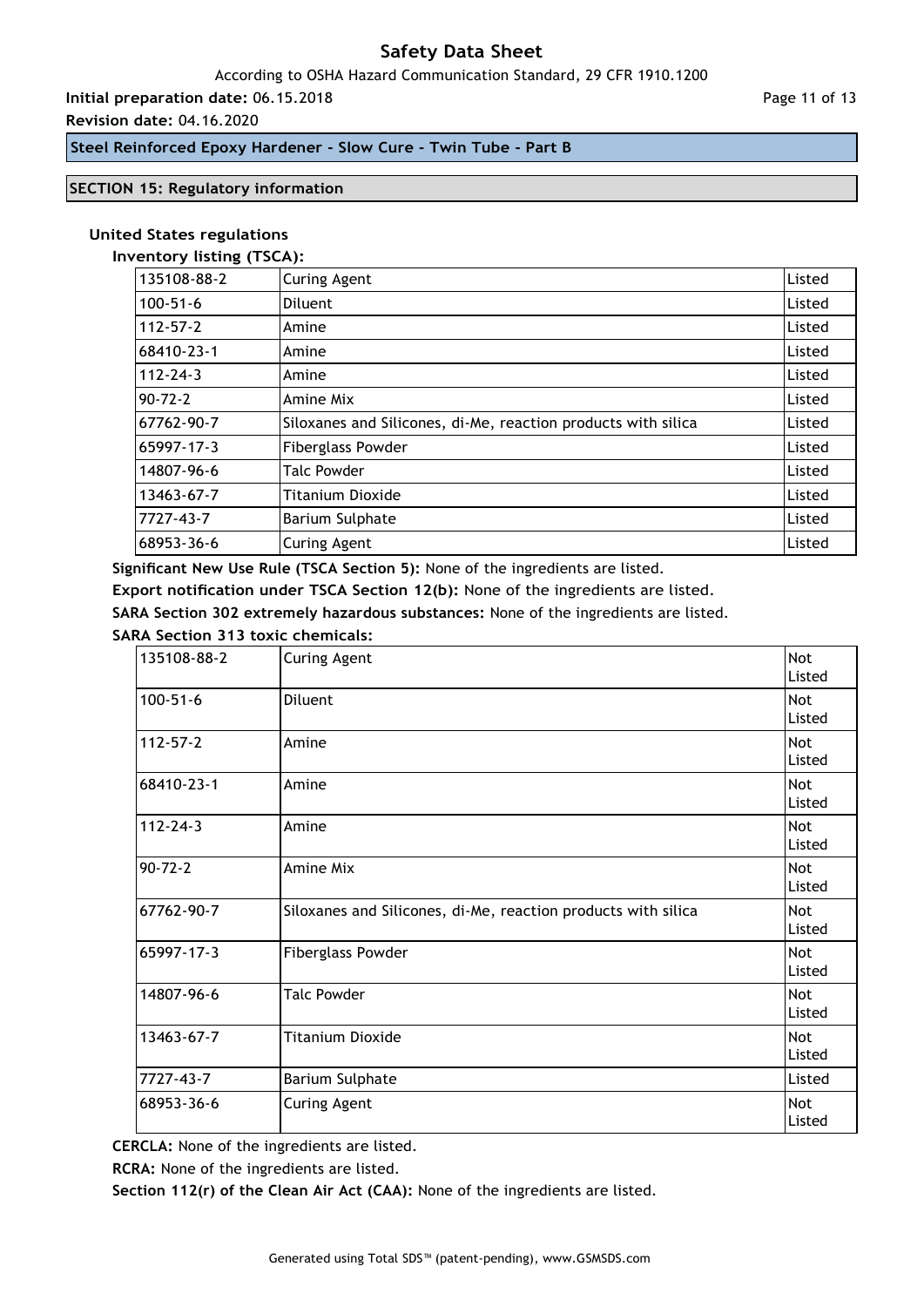### According to OSHA Hazard Communication Standard, 29 CFR 1910.1200

**Initial preparation date:** 06.15.2018

**Revision date:** 04.16.2020

Page 12 of 13

**Steel Reinforced Epoxy Hardener - Slow Cure - Twin Tube - Part B**

### **Massachusetts Right to Know:**

| 135108-88-2    | <b>Curing Agent</b>                                           | Not<br>Listed        |
|----------------|---------------------------------------------------------------|----------------------|
| $100 - 51 - 6$ | Diluent                                                       | Listed               |
| $112 - 57 - 2$ | Amine                                                         | Listed               |
| 68410-23-1     | Amine                                                         | <b>Not</b><br>Listed |
| $112 - 24 - 3$ | Amine                                                         | Listed               |
| $90 - 72 - 2$  | Amine Mix                                                     | <b>Not</b><br>Listed |
| 67762-90-7     | Siloxanes and Silicones, di-Me, reaction products with silica | <b>Not</b><br>Listed |
| 65997-17-3     | <b>Fiberglass Powder</b>                                      | Listed               |
| 14807-96-6     | <b>Talc Powder</b>                                            | Listed               |
| 13463-67-7     | <b>Titanium Dioxide</b>                                       | Listed               |
| 7727-43-7      | <b>Barium Sulphate</b>                                        | Listed               |
| 68953-36-6     | <b>Curing Agent</b>                                           | <b>Not</b><br>Listed |

### **New Jersey Right to Know:**

| 135108-88-2    | <b>Curing Agent</b>                                           | Not<br>Listed        |
|----------------|---------------------------------------------------------------|----------------------|
| $100 - 51 - 6$ | Diluent                                                       | <b>Not</b><br>Listed |
| $112 - 57 - 2$ | Amine                                                         | Listed               |
| 68410-23-1     | Amine                                                         | <b>Not</b><br>Listed |
| $112 - 24 - 3$ | Amine                                                         | Listed               |
| $90 - 72 - 2$  | Amine Mix                                                     | <b>Not</b><br>Listed |
| 67762-90-7     | Siloxanes and Silicones, di-Me, reaction products with silica | <b>Not</b><br>Listed |
| 65997-17-3     | <b>Fiberglass Powder</b>                                      | Listed               |
| 14807-96-6     | <b>Talc Powder</b>                                            | Listed               |
| 13463-67-7     | Titanium Dioxide                                              | Listed               |
| 7727-43-7      | Barium Sulphate                                               | Listed               |
| 68953-36-6     | <b>Curing Agent</b>                                           | Not<br>Listed        |

# **New York Right to Know:**

| 135108-88-2 | Curing Agent | Not<br>Listed        |
|-------------|--------------|----------------------|
| 100-51-6    | Diluent      | <b>Not</b><br>Listed |
| 112-57-2    | Amine        | Listed               |
| 68410-23-1  | Amine        | Not<br>Listed        |